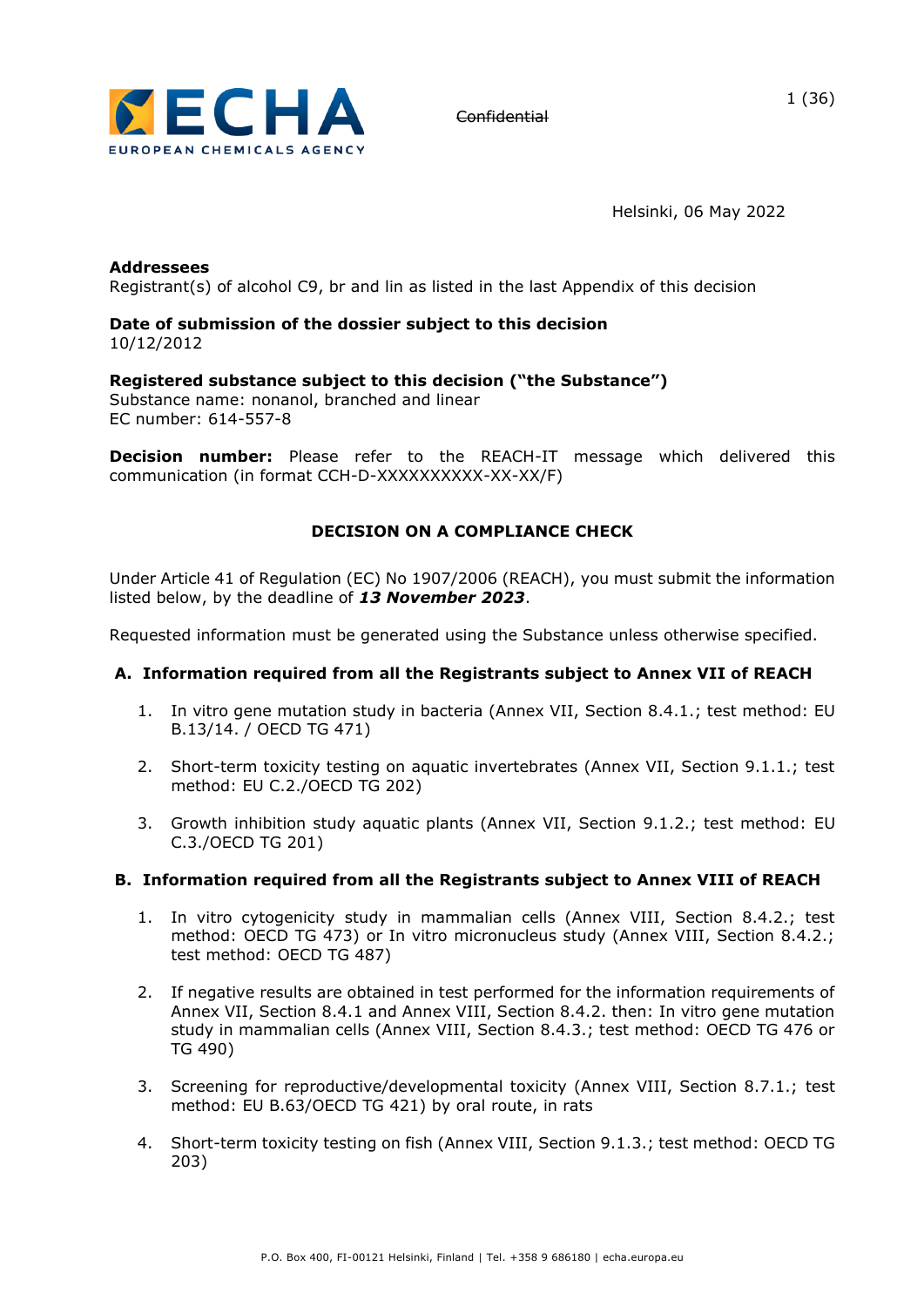

#### **C. Information required from all the Registrants subject to Annex IX of REACH**

- 1. Sub-chronic toxicity study (90-day) (Annex IX, Section 8.6.2.; test method: OECD TG 408) by oral route, in rats.
- 2. Pre-natal developmental toxicity study (Annex IX, Section 8.7.2.; test method: OECD TG 414) by oral route, in one species (rat or rabbit)
- 3. Long-term toxicity testing on aquatic invertebrates (Annex IX, Section 9.1.5.; test method: EU C.20./OECD TG 211)
- 4. Long-term toxicity testing on fish (Annex IX, Section 9.1.6.; test method: OECD TG 210)

Reasons for the request(s) are explained in the following appendices:

- Appendix entitled "Reasons common to several requests";
- Appendices entitled "Reasons to request information required under Annexes VII to IX of REACH", respectively.

#### **Information required depends on your tonnage band**

You must provide the information listed above for all REACH Annexes applicable to you, and in accordance with Articles 10(a) and 12(1) of REACH:

• the information specified in Annexes VII, VIII and IX to REACH, for registration at 100- 1000 tpa

You are only required to share the costs of information that you must submit to fulfil your information requirements.

#### **How to comply with your information requirements**

To comply with your information requirements you must submit the information requested by this decision in an updated registration dossier by the deadline indicated above. You must also update the chemical safety report, where relevant, including any changes to classification and labelling, based on the newly generated information.

You must follow the general testing and reporting requirements provided under the Appendix entitled "Requirements to fulfil when conducting and reporting new tests for REACH purposes". In addition, you should follow the general recommendations provided under the Appendix entitled "General recommendations when conducting and reporting new tests for REACH purposes". For references used in this decision, please consult the Appendix entitled "List of references".

#### **Appeal**

This decision, when adopted under Article 51 of REACH, may be appealed to the Board of Appeal of ECHA within three months of its notification to you. Please refer to <http://echa.europa.eu/regulations/appeals> for further information.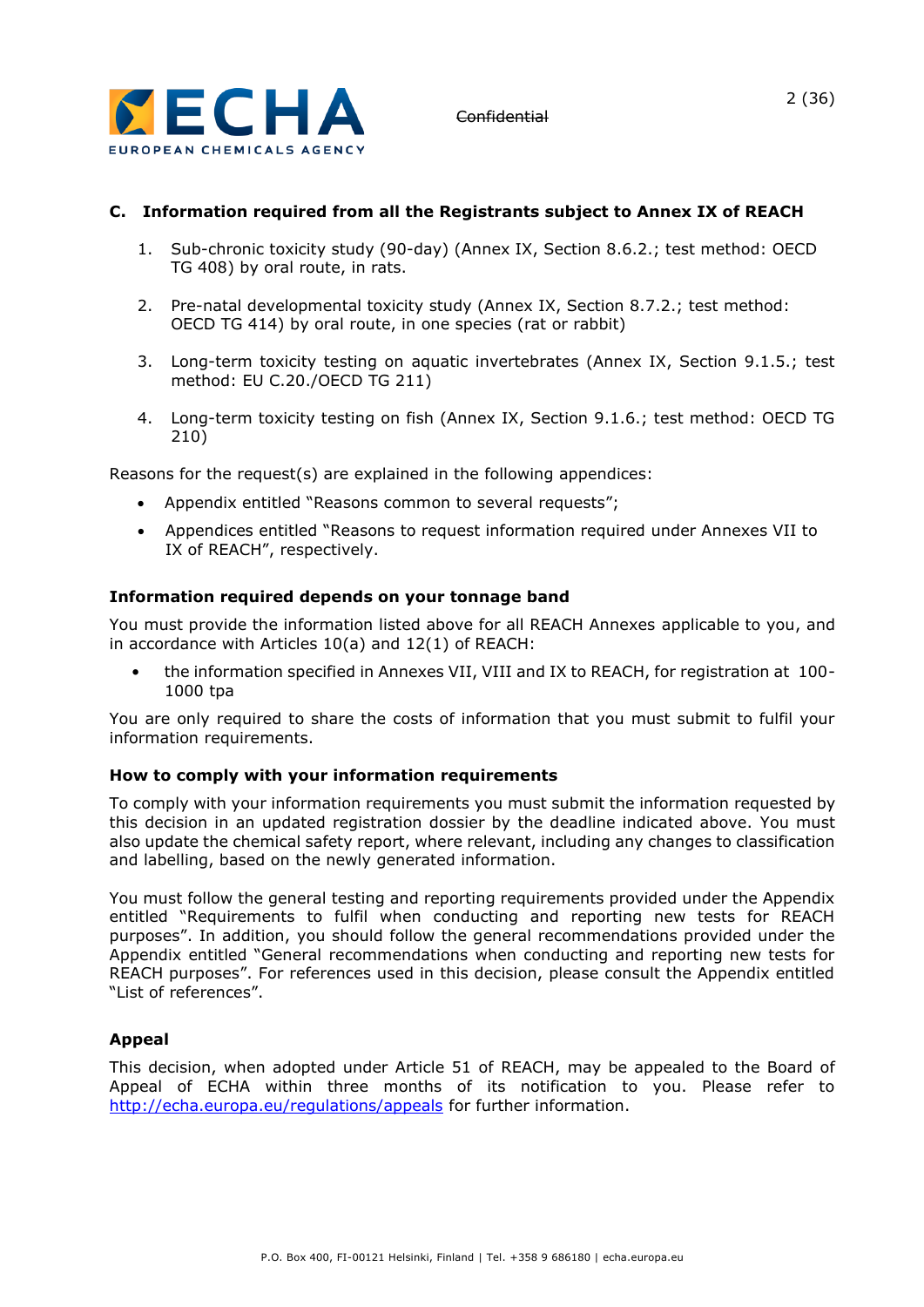

# **Failure to comply**

If you do not comply with the information required by this decision by the deadline indicated above, ECHA will notify the enforcement authorities of your Member State.

Authorised<sup>1</sup> under the authority of Mike Rasenberg, Director of Hazard Assessment

 $1$  As this is an electronic document, it is not physically signed. This communication has been approved according to ECHA's internal decision-approval process.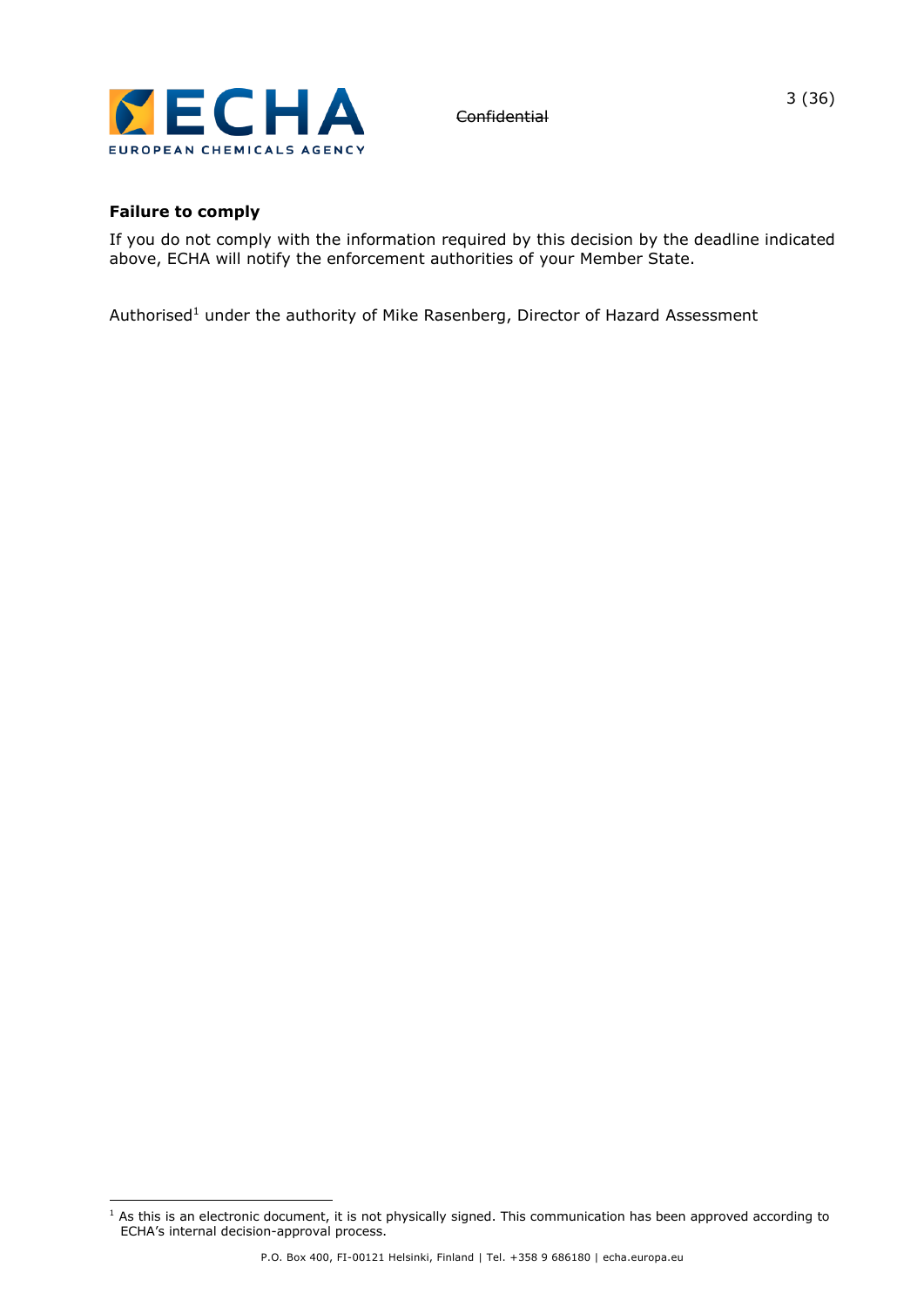

#### **Appendix on Reasons common to several requests**

#### **1. Assessment of the weight of evidence adaptations**

You have adapted the following standard information requirements by applying weight of evidence (WoE) adaptation(s) under Annex XI, Section 1.2:

- In vitro gene mutation study in bacteria (Annex VII, Section 8.4.1.)
- In vitro cytogenicity study in mammalian cells or in vitro micronucleus study (Annex VIII, Section 8.4.2.)
- In vitro gene mutation study in mammalian cells (Annex VIII, Section 8.4.3.)
- Short-term repeated dose toxicity (28 day), (Annex VIII, Section 8.6.1.)
- Screening for reproductive/developmental toxicity (Annex VIII, Section 8.7.1.)
- Sub-chronic toxicity study (90-day), (Annex IX, Section 8.6.2.)
- Pre-natal developmental toxicity study (Annex IX, Section 8.7.2.)

You reasoning for the weight of evidence adaptation is: the Substance is a member of the category 'C6-24 Alcohols. Long Chain Alcohols (C6-24 primary aliphatic alcohols; linear and essentially linear)' Whenever, sufficient data on the Substance is missing the data gap is filled using weight of evidence based on read-across from other category members.

Your weight of evidence adaptation raises the same decifiencies irrespective of the information requirement for which it is invoked. Accordingly, ECHA addressed these deficiencies in the present Appendix, before assessing the specific standard information requirements in the following appendices.

Annex XI, Section 1.2 states that there may be sufficient weight of evidence from several independent sources of information leading to assumption/conclusion that a substance has or has not a particular dangerous (hazardous) property, while information from a single source alone is insufficient to support this notion.

According to ECHA Guidance R.4, a weight of evidence adaptation involves an assessment of the relative values/weights of the different sources of information submitted. The weight given is based on the reliability of the data, consistency of results/data, nature and severity of effects, and relevance and coverage of the information for the given regulatory information requirement. Subsequently, relevance, reliability, coverage, consistency and results of these sources of information must be balanced in order to decide whether they together provide sufficient weight to conclude that the Substance has or has not the (dangerous) property investigated by the required study.

Annex XI, section 1.2 requires that adequate and reliable documentation is provided to describe your weight of evidence approach.

In any weight of evidence justification, the integration of the sources of information is fundamental to support a robust conclusion on whether the Substance has a particular dangerous property. Three main aspects must be addressed: 1) Analysis of the extent to which the composition of the Substance is covered by the sources of information; (2) Analysis of the extent to which the hazard data obtained from the sources of information reliably cover the key aspects that is foreseen to be investigated by study normally required for the information requirement(s) where weight of evidence is invoked; and (3) Analysis of the residual uncertainty.

The Substance is a UVCB (unknown or variable composition, complex reaction products or of biological materials) substance composed of linear and branched C9 alcohols.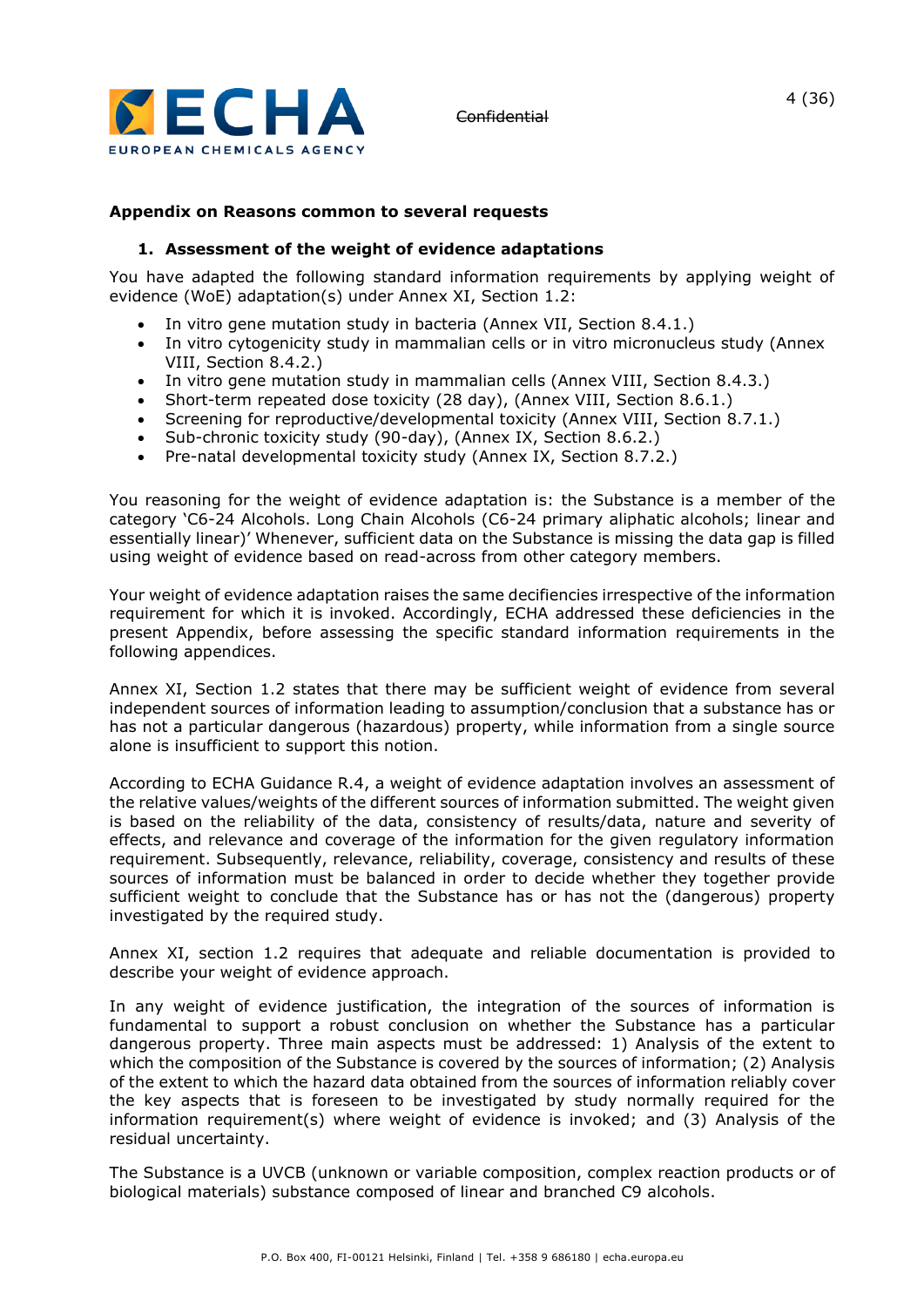

The sources of information provided have mainly been conducted using mono- or multi constituent substances or UVCB substances. You have not explained to what extent each source of infromation cover the composition of the Subtance.

Furthermore, you have not explained how the hazard data obtained with the sources of information, considering the relevance, reliability, coverage, consistency and results, can be brough together to reach conclusion on whether or not the Substance has a particular dangerous property with regard each of the infromation requirement(s).

Moreover, you have not analysed the residual uncertainty associated with the weight of evidence conclusion for each infromation requirment.

Based on the above, ECHA concludes that you have not provided adequate documentation to support robust conclusions for your weight of evidence adaptations.

In spite of this critical deficiency, ECHA has nevertheless assessed the validity of your adaptation.

Your weight of evidence approach has deficiencies that are common to all information requirements under consideration and also deficiencies that are specific for these information requirements individually. The common deficiencies are set out below, while the specific ones are set out under the information requirement concerned in the Appendices A to C.

#### *1.1. Reliability of the provided information with analogue substances*

ECHA understands that you use data obtained with analogue substances in a read-across approach as part of your weight of evidence adaptation. For this information to reliably contribute to the weight of evidence approaches, it would have to meet the requirements for Grouping of substances and read-across approaches.

Annex XI, Section 1.5. specifies two conditions which must be fulfilled whenever a read-across approach is used. Firstly, there needs to be structural similarity between substances which results in a likelihood that the substances have similar physicochemical, toxicological and ecotoxicological properties so that the substances may be considered as a group or category. Secondly, it is required that the relevant properties of a substance within the group may be predicted from data for reference substance(s) within the group).

Additional information on what is necessary when justifying a read-across approach can be found in the ECHA Guidance<sup>2</sup> and related documents<sup>3, 4</sup>.

# *Description of the grouping*

In the CSR, you refer to a category of 'C6-24 Alcohols. Long Chain Alcohols (C6-24 primary aliphatic alcohols; linear and essentially linear)'. You identify the members of the category members and provide a category justification document in the CSR.

You define the the structural basis for the grouping as: a family of primary aliphatic alcohols within a carbon chain length range of C6-C24, limited to linear and essentially-linear alcohols. ECHA understands that this is the applicability domain of the grouping and has assessed your predictions on this basis.

# *1.2. Predictions for toxicological properties*

<sup>2</sup> ECHA Guidance R.6

<sup>3</sup> Read-Across Assessment Framework (RAAF)

<sup>4</sup> Read-across assessment framework (RAAF) - considerations on multi-constituent substances and UVCBs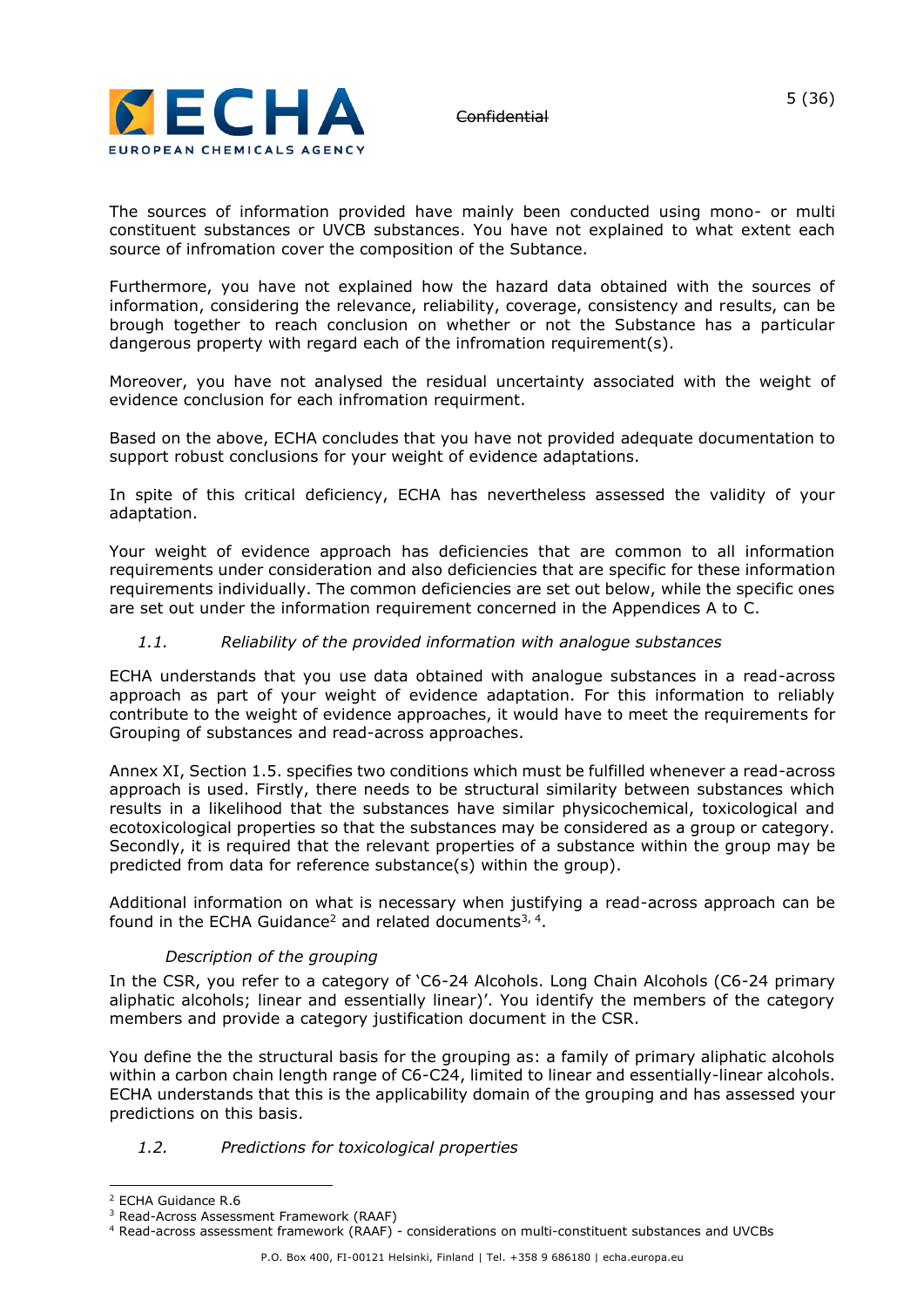

You provide a read-across justification in the CSR.

For toxicological properties you read-across to the Substance from the following source substances:

- dodecan-1-ol, EC No. 203-982-0;
- octan-1-ol, EC No. 203-917-6;
- tetradecan-1-ol (Alcohols, C10-16), EC No. 267-019-6;
- Alcohols, C6-12, EC No. 271-642-9
- 2-ethylhexan-1-ol, EC No. 203-234-3.

You provide the following reasoning for the predictions of toxicological properties: "The hypothesis is that the long chain linear aliphatic alcohol Category has, at its centre, an homologous series of increasing carbon chain length alcohols. The structure of the Category is associated with a consistency and predictability in the physicochemical, environmental, and toxicological property data across its members. In addition, certain branched and unsaturated structures are considered to have such similar properties that their inclusion in the category is well justified."

"For all forms of repeated dose, reproductive and developmental effects and sensitisation, there is sufficient evidence for no effects at the maximum deliverable dose and this conclusion does not vary with carbon number."

"For all forms of genetic toxicity, there is sufficient evidence for no effects and this conclusion does not vary with carbon number."

ECHA understands that you predict the properties of the Substance using a read-across hypothesis which assumes that different compounds have the same type of effects. The properties of your Substance are predicted to be quantitatively equal to those of the source substance.

ECHA notes the following shortcomings with regards to predictions of toxicological properties. They are common to all the information requirements for which you refer to read-across information, unless their limited application is indicated in the title:

#### *Missing supporting information*

Annex XI, Section 1.5 of the REACH Regulation states that "physicochemical properties, human health effects and environmental effects or environmental fate may be predicted from data for reference substance(s)". For this purpose "it is important to provide supporting information to strengthen the rationale for the read-across" (Guidance on IRs and CSA R.6, Section R.6.2.2.1.f.). The set of supporting information should allow to verify the crucial aspects of the read-across hypothesis and establish that the properties of the Substance can be predicted from the data on the source substance(s).

Supporting information must include bridging studies to compare properties of the category members.

As indicated above, your read-across hypothesis is based on the assumption that the structurally similar substances cause the same type of effect(s). In this context, relevant, reliable and adequate information allowing to compare the properties of the Substance and of the source substance(s) is necessary to confirm that both substances cause the same type of effects. Such information can be obtained, for example, from bridging studies of comparable design and duration for the Substance and of the source substance(s).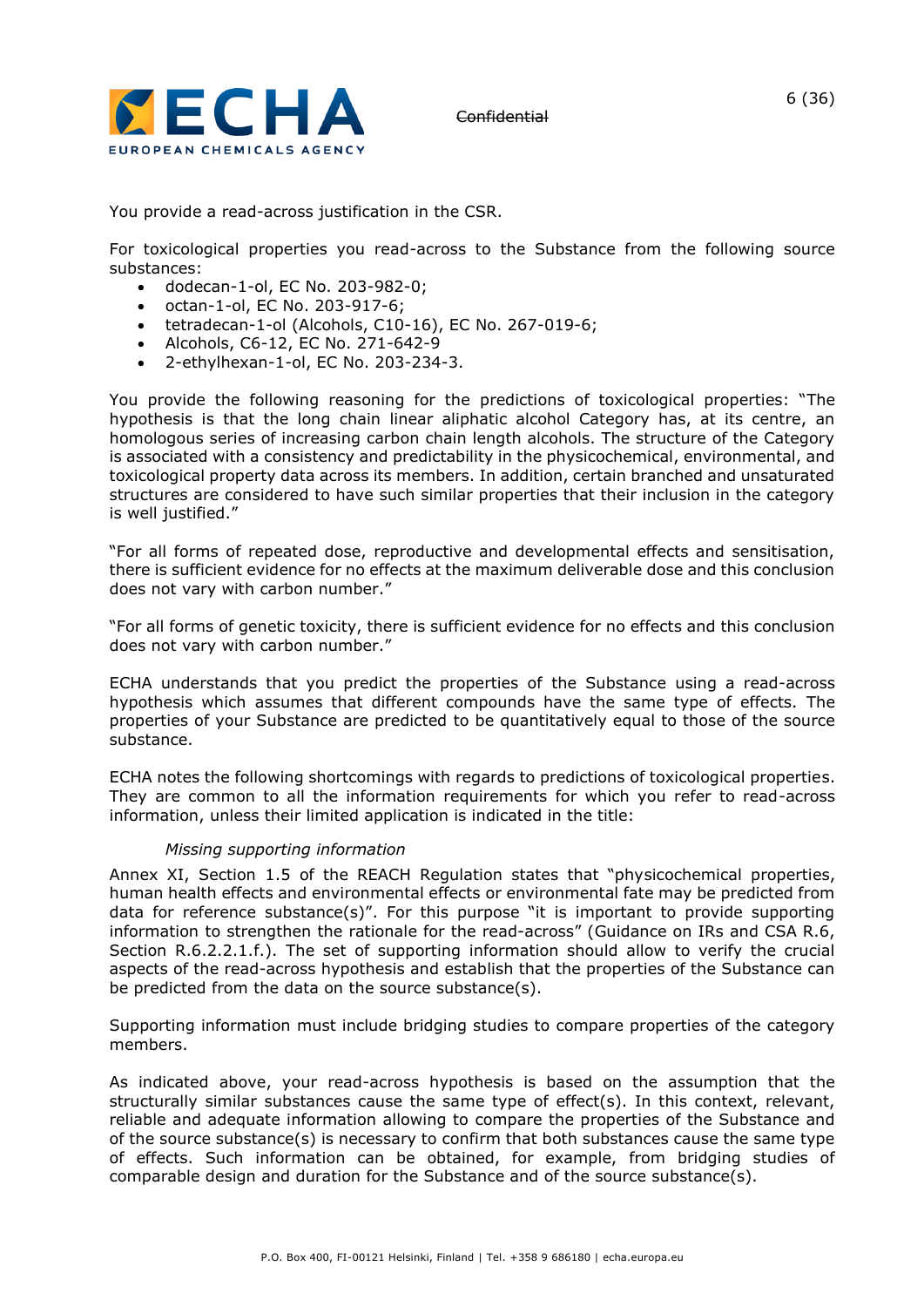

The Substance contains branched AND linear alcohols. You have not provided supporting information addressing the impact on the toxicological properties of allowed variations in structural elements; i.e. linear alcohols, branched alcohols, and position of the branching within the alcohols. While there is information on the UVCB substances which may contain various linear and branched components, there are no information on test substance composition to confirm the coverage of the constituents tested (see below) or the test substance(s) are not covering the structural elements present in the target substance. You have not provided any supporting information to mitigate this fact.

ECHA also notest that you have provided additional summaries of information and data matricies in the CSR. As the information on these studies provided in the CSR is limited and not sufficient for an independent evaluation, this informaiton has not been further considered in this assessment of your adaptation.

For the reasons presented above, it is not possible to demonstrate that the toxicity profile of the Substance containing linear and branched components can be predicted from the source substances. There are no supporting information to explain why the structural differences do not influence toxicokinetics and toxicodynamics of the substances.

In the absence of such information, you have not established that the Substance and the source substance(s) are likely to have similar properties. Therefore you have not provided sufficient supporting information to strengthen the rationale for the read-across.

#### *Missing information on the test material*

Under Annex XI, Section 1.5., if the grouping concept is applied then in all cases the results to be read across must be adequate for the purpose of classification and labelling and/or risk assessment.

In order to predict the properties of the Substance, the test material used in the study on the source substance must be representative for the source substance (Article 10 and Recital 19 of REACH; Guidance on IRs and CSA, Section R.4.1.). Therefore, an unambiguous characterisation of the composition of the test material used to generate the source data is required to assess whether the test material is representative for the source substance.

For most of the studies provided, you have identified the test material by name and chemical identifiers, without further information, including composition of the test material.

In the absence of the information on the composition, impurities of the test material, you have not demonstrated that the test material is representative for the source substance. Therefore, the study is not adequate for the purpose of classification and labelling and/or risk assessment.

#### *1.3. Conclusion on the reliability of the information on the analogue substances*

Based on the above, the information from the analogue substances cannot reliably contribute to your weight of evidence adaptations.

#### *1.4.Information provided in your comments on the draft decision*

In your comments to the draft decision, you do not agree to perform the requested studies for the following endpoints:

- Screening for reproductive/developmental toxicity (Annex VIII, Section 8.7.1.)
- Sub-chronic toxicity study (90-day), (Annex IX, Section 8.6.2.)
- Pre-natal developmental toxicity study (Annex IX, Section 8.7.2.)
- Pre-natal developmental toxicity study in a second species (Annex X, Section 8.7.2.)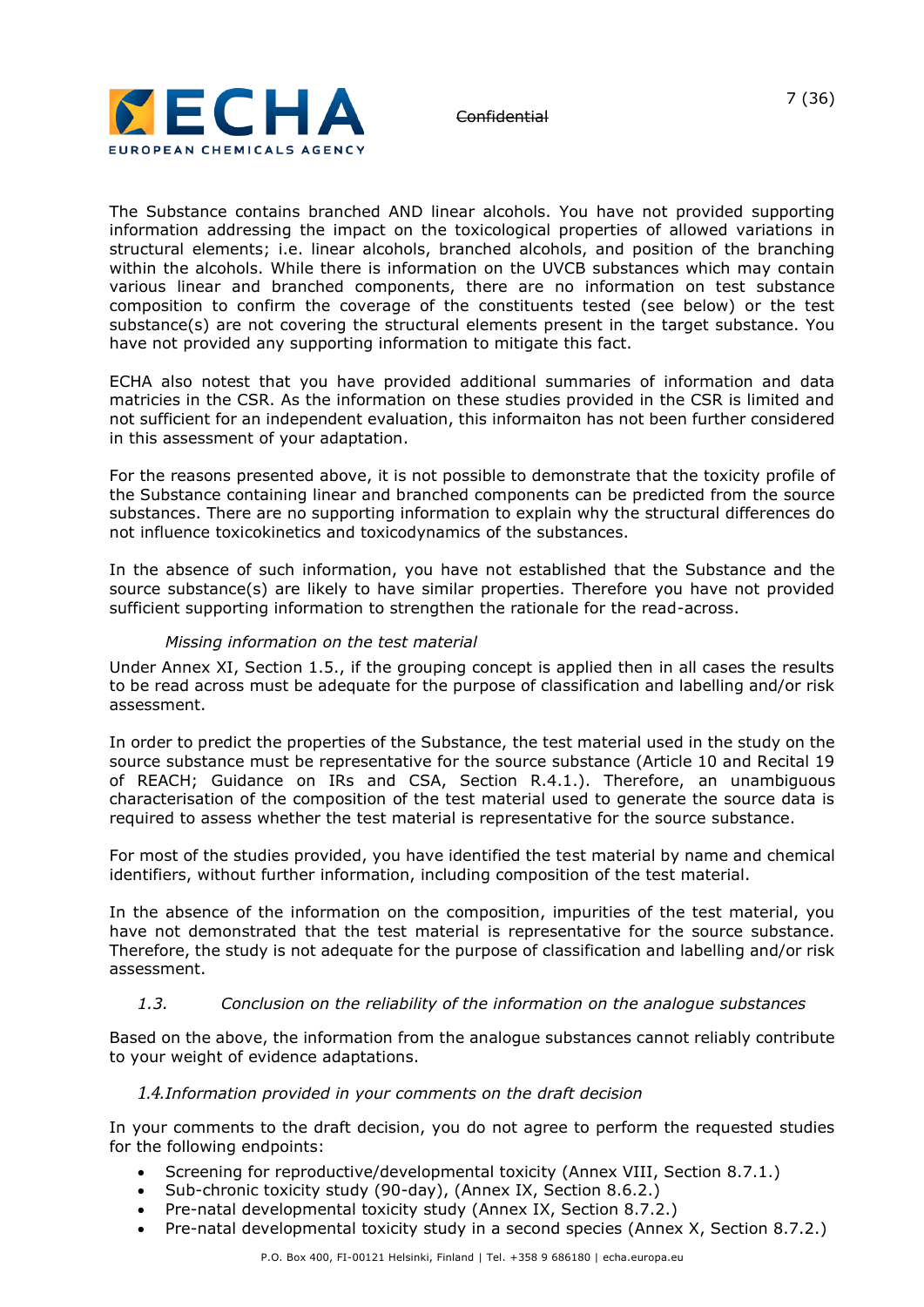

Instead, you now indicate your intention to adapt all the above standard information requirements by means of grouping and read-across according to Annex XI, Section 1.5, of the REACH Regulation.

You "acknowledge the need to strengthen the mentioned endpoints to ensure that the chemical safety assessment is robust" and accept the rejection of the adaptations of the information requirements. Rather than conducting the tests required in the decision, you propose "to perform sufficient studies to support the toxicity information requirements of the C6-C24 alcohols within the category using a targeted testing approach, applying the scientific rationale for the use of those data in a read-across strategy".

You present a tiered testing strategy for the generation of additional supporting information on some category members.

More specifically, you intend to conduct approximately five combined repeated dose toxicity studies with the reproduction/developmental toxicity screening tests (OECD TG 422) with linear, branched and linear and unsaturated substances; an oral Sub-chronic toxicity study (OECD TG 408) will be conducted on Alcohols, C9-11, branched and linear (EC No. 288-284- 4); and Pre-natal developmental toxicity studies (OECD TG 414) in the first and second specied will be conducted on Alcohols, C9-11, branched and linear (EC No. 288-284-4); C6 linear (CAS 111-27-3; EC 203-852-3); and C24 linear (CAS 506-51-4; EC 208-043-9).

Thereafter, the decision to read across data between category members or conduct more tests on additional category members will then be made accordingly.

Based on your comments ECHA understands that you accept the reasoning for the rejection of the adaptations currently in the registration.

ECHA acknowledges your intention to generate additional data and to strengthen the support for a read-across approach within the category of C6-C24 Alcohols. However, ECHA notes the following.

Firstly, as indicated in your comments, the testing strategy relies on data which is yet to be generated and an anticipated outcome of these tests. Therefore, your testing strategy does not allow for a clear conclusion on compliance with the information requirements for the substances concerned.

Secondly, the current compliance checks concern three substances, i.e. Alcohols, C9-11, branched and linear (EC No. 288-284-4), Nonanol, branched and linear (EC No. 614-557-8; i.e. the Substance), and Alcohols, C12-C13, branched (EC No. 941-187-7).

In contrast, your testing strategy aims to achieve compliance for a larger group of substances, i.e the entire category of C6-C24 Alcohols, which is well beyond the scope of the this compliance check.

Thirdly, you propose to conduct five combined repeated dose toxicity studies with the reproduction/developmental toxicity screening tests (OECD TG 422) to strengthen the support for your read-across approach across the category. However, the identity of the category members to be tested in these OECD 422 studies are uncertain at this point in time.

It is not possible to assess, based on the informaton curently available, whether these proposed studies would support read-across for the Substance. This is because the substances tested may differ in their structures from the constituents of the Substance, in particular on the length of the carbon chain. Therefore the results from the supporting studies may not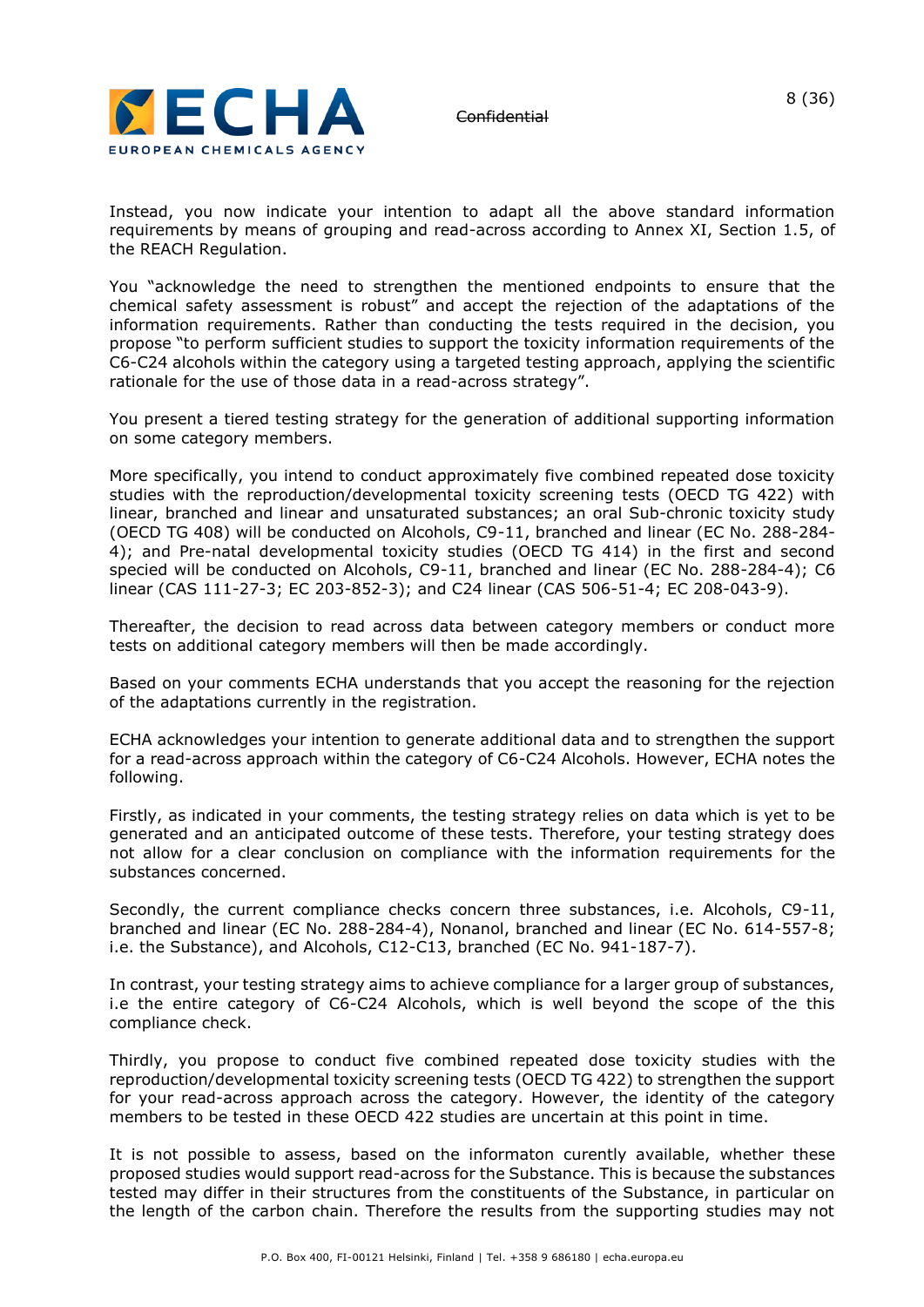

directly inform on the properties of some of constituents of the Susbtance and further explanations may be needed in order to reliably use this information to predict the properties of the Substance

Regardless, you may at your own discretion generate any additional information to support read-across within the categogry of C6-C24 Alcohols; as long as the tests conducted are not listed in Annexes IX or X to REACH.

In summary, as your strategy relies on a read-across hypothesis and on supporting information that needs to be fully described and justified, as well as on data/information which is yet to be generated for the proposed category members, no conclusion on the compliance of the proposed adaptation can be made. You remain responsible for complying with this decision by the set deadline.

# **2. Assessment of the read-across adaptations for ecotoxicological properties.**

You seek to adapt the following standard information requirements by applying (a) readacross approach(es) in accordance with Annex XI, Section 1.5:

- Short-term toxicity testing on aquatic invertebrates (Annex VII, Section 9.1.1.)
- Short-term toxicity testing on fish (Annex VIII, Section 9.1.3.)

ECHA has considered the scientific and regulatory validity of your read-across approach(es) in general before assessing the specific standard information requirements in the following appendices.

#### **Grouping of substances and read-across approach**

Annex XI, Section 1.5. specifies two conditions which must be fulfilled whenever a read-across approach is used. Firstly, there needs to be structural similarity between substances which results in a likelihood that the substances have similar physicochemical, toxicological and ecotoxicological properties so that the substances may be considered as a group or category. Secondly, it is required that the relevant properties of a substance within the group may be predicted from data for reference substance(s) within the group (addressed under 'Assessment of prediction(s)').

Additional information on what is necessary when justifying a read-across approach can be found in the ECHA Guidance R.6. and related documents<sup>5,6</sup>.

# **A. Predictions for ecotoxicological properties**

You have provided a read-across justification in IUCLID Section 6.1.

You predict the properties of the Substance from the structurally similar substance nonan-1 ol (EC No. 205-583-7), i.e. the source substance.

You have provided the following reasoning for the prediction of aquatic toxicity: "*The nonanol, branched and linear substance has a structure which is termed 'essentially linear'. The physicochemical, toxicological and ecotoxicological properties and behaviour of this substance do not significantly differ between such structures and their linear analogues. It is therefore possible to read-across between the two substances. Additionally these isomeric substances* 

<sup>&</sup>lt;sup>5</sup> [Read-Across](https://echa.europa.eu/support/registration/how-to-avoid-unnecessary-testing-on-animals/grouping-of-substances-and-read-across) Assessment Framework (RAAF). 2017 (March) ECHA, Helsinki. 60 pp. Available online: Read-Across [Assessment Framework](https://echa.europa.eu/support/registration/how-to-avoid-unnecessary-testing-on-animals/grouping-of-substances-and-read-across) [\(https://echa.europa.eu/support/registration/how-to-avoid-unnecessary-testing-on](https://echa.europa.eu/support/registration/how-to-avoid-unnecessary-testing-on-animals/grouping-of-substances-and-read-across)[animals/grouping-of-substances-and-read-across\)](https://echa.europa.eu/support/registration/how-to-avoid-unnecessary-testing-on-animals/grouping-of-substances-and-read-across)

<sup>6</sup> Read-across assessment framework (RAAF) - considerations on multi-constituent substances and UVCBs. 2017 (March) ECHA, Helsinki. 40 pp. Available online:<https://doi.org/10.2823/794394>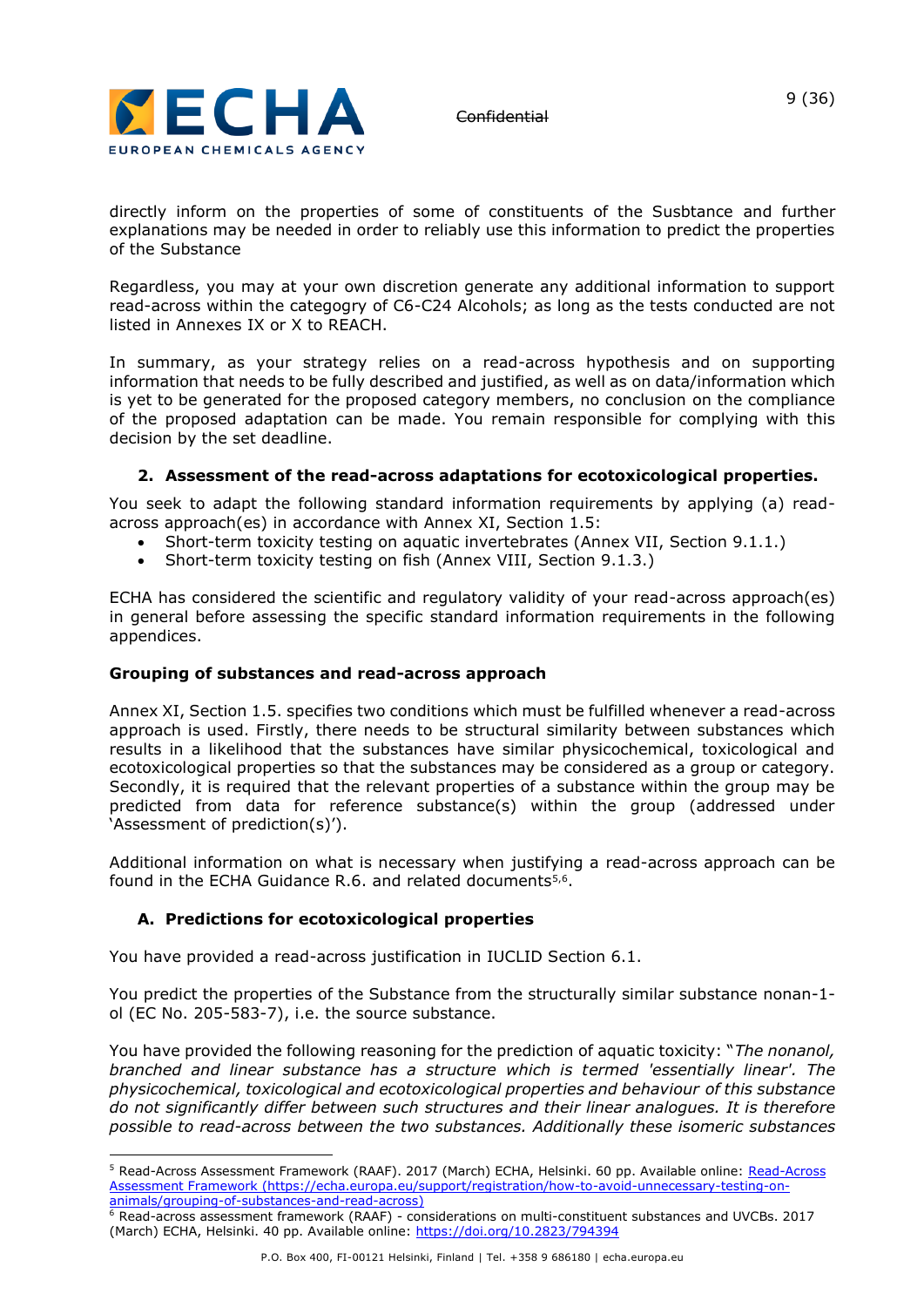

*have an identical molecular weight. The difference in composition is dependent on the manufacturing process which may create linear alcohols or simple mono-branched structures. Direct read-across from nonanol (CAS 143-08-8) to nonanol, branched and linear (CAS 68515-81-1) is scientifically justified and valid.*"

ECHA understands that you predict the properties of the Substance using a read-across hypothesis which assumes that different compounds have the same type of effects. The properties of your Substance are predicted to be quantitatively equal to those of the source substance.

ECHA notes the following shortcoming(s) with regards to prediction(s) of aquatic toxicity.

#### *Missing supporting information*

Annex XI, Section 1.5 of the REACH Regulation states that "*physicochemical properties, human health effects and environmental effects or environmental fate may be predicted from data for reference substance(s)*". For this purpose "*it is important to provide supporting information to strengthen the rationale for the read-across*" (Guidance on IRs and CSA R.6, Section R.6.2.2.1.f.). The set of supporting information should allow to verify the crucial aspects of the read-across hypothesis and establish that the properties of the Substance can be predicted from the data on the source substance(s).

Supporting information must include e.g. supporting information and bridging studies to compare properties of the Substance and source substances.

As indicated above, your read-across hypothesis is based on the assumption that the structurally similar substances cause the same type of effect(s). In this context, relevant, reliable and adequate information allowing to compare the properties of the Substance and of the source substance(s) is necessary to confirm that both substances cause the same type of effects. Such information can be obtained, for example, from bridging studies of comparable design and duration for the Substance and of the source substance(s).

The Substance and the source substance have the same carbon chain length (i.e. C9), but the source substance is linear and the Substance contains both linear C9 (typical concentration >0 -  $\leq$ 75%) and branched C9 alcohol constituents. To support your claim that the source substance and the Substance have similar ecotoxicological properties irrespective of branching, you refer to identical molecular weights.

Your registration dossier provides short-term toxicity to fish and to aquatic invertebrates studies with the source substance, and no aquatic toxicity studies with the Substance.

From the information provided, it is not possible to compare the properties of the Substance and of the source substance. In particular, the short-term toxicity to aquatic invertebrates with the source substance cannot be considered a reliable study, for the reasons explained further below under the relevant information requirement section A.2 Furthermore, the aquatic toxicity studies with the source substance only cover the C9 linear aspect of the composition of the Substance. However, the rest of the composition of the Substance is not covered and you have provided no supporting information which demonstrates that the ecotoxicity profiles of C9 branched is similar to that of C9 linear.

Thus the data set reported in the technical dossier does not include relevant, reliable and adequate information for the Substance and for the source substance(s) to support your readacross hypothesis.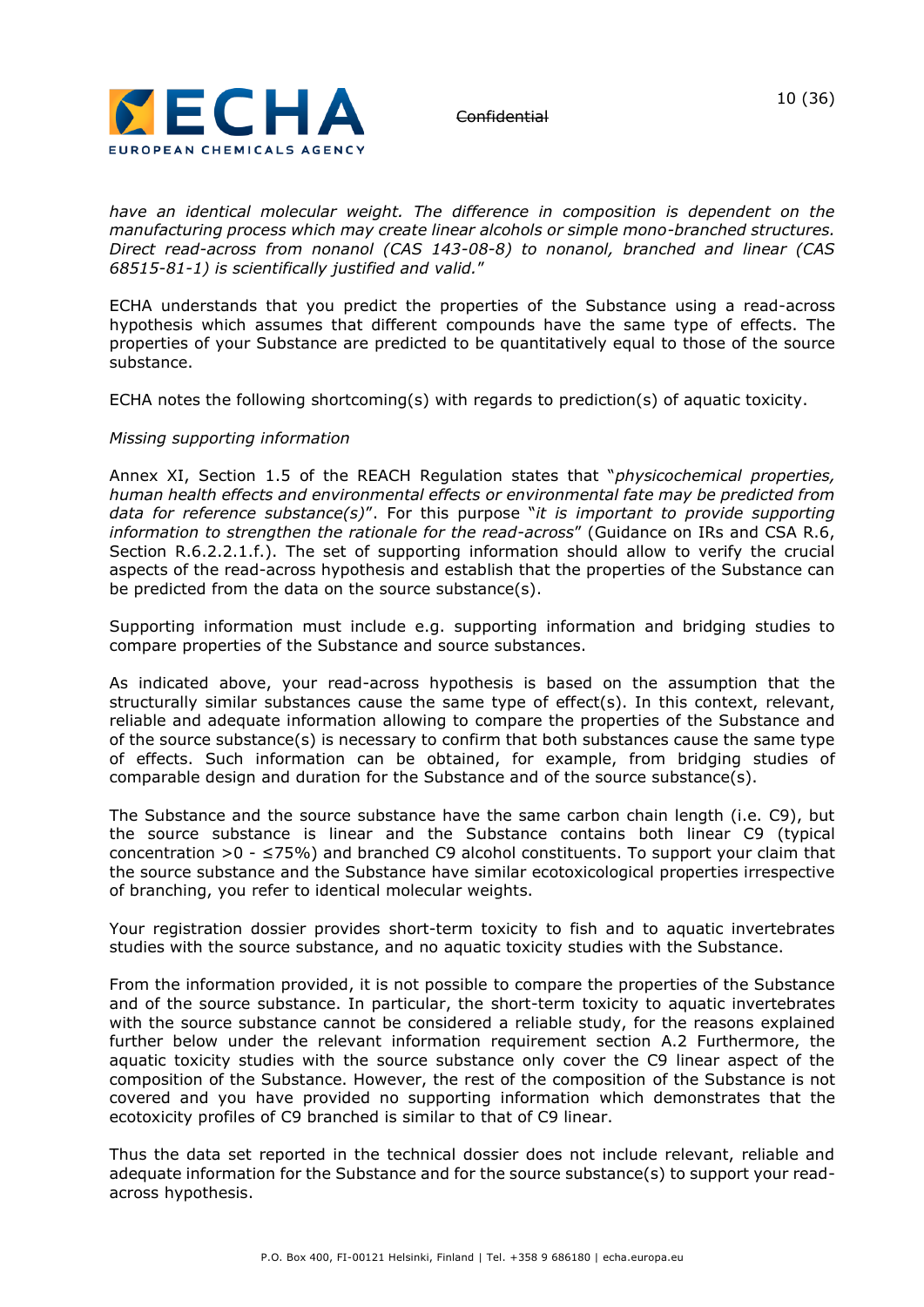

In the absence of such information, you have not established that the Substance and the source substance(s) are likely to have similar properties. Therefore you have not provided sufficient supporting information to strengthen the rationale for the read-across.

#### **B. Conclusions on the read-across approach**

As explained above, you have not established that relevant properties of the Substance can be predicted from data on the analogue substance. In addition, there are shortcoming(s) specific to one endpoint that are discussed under the relevant information requirement section A.2, which add to the failure to meet the requirements of Annex XI, Section 1.5. Therefore, your adaptation does not comply with the general rules of adaptation as set out in Annex XI, Section 1.5. and your grouping and read-across approach is rejected.

*Information provided in your comments on the draft decision regarding the environmental endpoints*

In your comments to the initial draft decision, you do not agree to perform the requested studies for the following environmental endpoints:

- Short-term toxicity in aquatic invertebrates (Annex VII, Section 9.1.1.)
- Growth inhibition study on algae (Annex VII, Section 9.1.2.)
- Short-term toxicity in fish (Annex VIII, Section 9.1.3.)
- Long-term toxicity in aquatic invertebrates (Annex IX, Section 9.1.5.)
- Long-term toxicity in fish (Annex IX, Section 9.1.6.)

Instead, you now indicate your intention to adapt all the above standard information requirements by means of grouping and read-across according to Annex XI, Section 1.5, of the REACH Regulation.

In your proposed read-across adaptation, you refer to a C6-24 Alcohols Category, which consists of a family of primary aliphatic alcohols with carbon chain lengths in the range C6- C24. The category members have varied compositions and are linear or have a single shortchain alkyl side-branch at the 2-position in the alkyl chain (usually an α-methyl or α-ethyl group).

In the comments, you propose a strategy relying on the generation of further evidence to strengthen the category approach and for this you indicate your intention to first undertake a new programme of literature research and QSAR modelling. You indicate that you then intend to incorporate in the category data any new experimental data available for substances within the chain length of the category members and you will then reassess the selection of key studies.

You also indicate that you intend to do this "*together with experimental work as necessary*" and you further specify that "*Short-term toxicity data may be generated (preferably for single constituent mono-branched alcohols) as needed, to ensure that sufficient relevant evidence is available to justify the category approach for the ecotoxicity endpoints and for validation of QSARs*". You do not specify which category members you intend to use in experimental testing other than your proposal to conduct OECD TG 210 tests in C6 and C14 linear saturated alcohols (Hexan-1-ol (EC 203-852-3) and Tetradecanol (EC 204-000-3)) within the category. You expect that these substances are at the extremes of the range where ecotoxicity effects may be observed.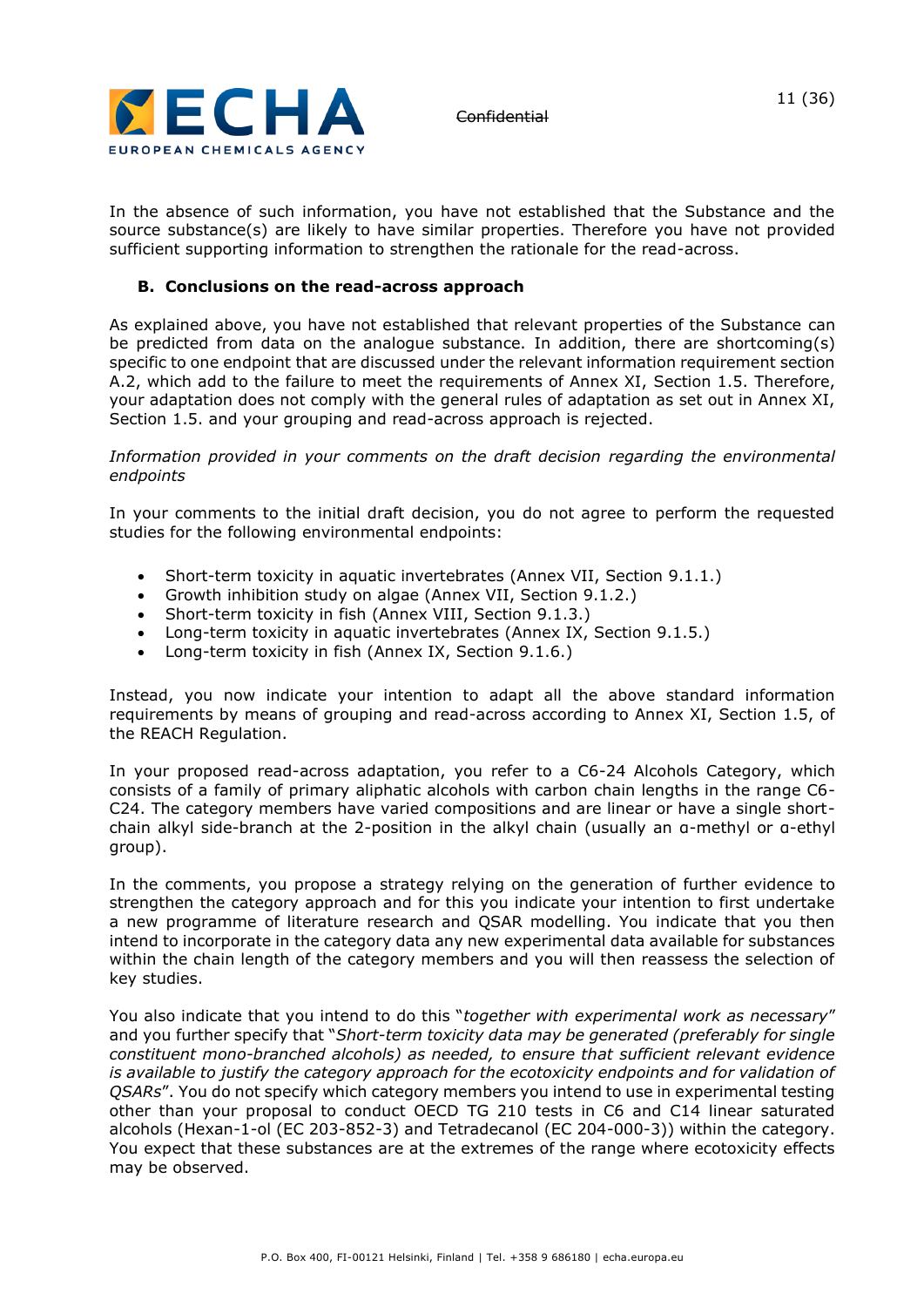

In the comments, you further acknowledge that the category approach and the use of data for purposes of exposure assessment and risk characterisation could be documented more clearly and you commit to improve the documentation in the dossier update.

In the comments, you also foresee that validated OSAR predictions based on logKow are likely to be applicable since the mechanism of action for the category member alcohols is narcosis and a consistent trend in ecotoxicity correlated with carbon number is expected.

ECHA acknowledges your intention to generate additional information/data and your plans to refine the read-across approach.

However, as your strategy relies on a read-across hypothesis and on supporting information that needs to be fully described and justified, as well as on data/information which is yet to be generated for the proposed category members (including bridging studies and supporting information), no conclusion on the compliance of the proposed adaptation can be made. You remain responsible for complying with this decision by the set deadline.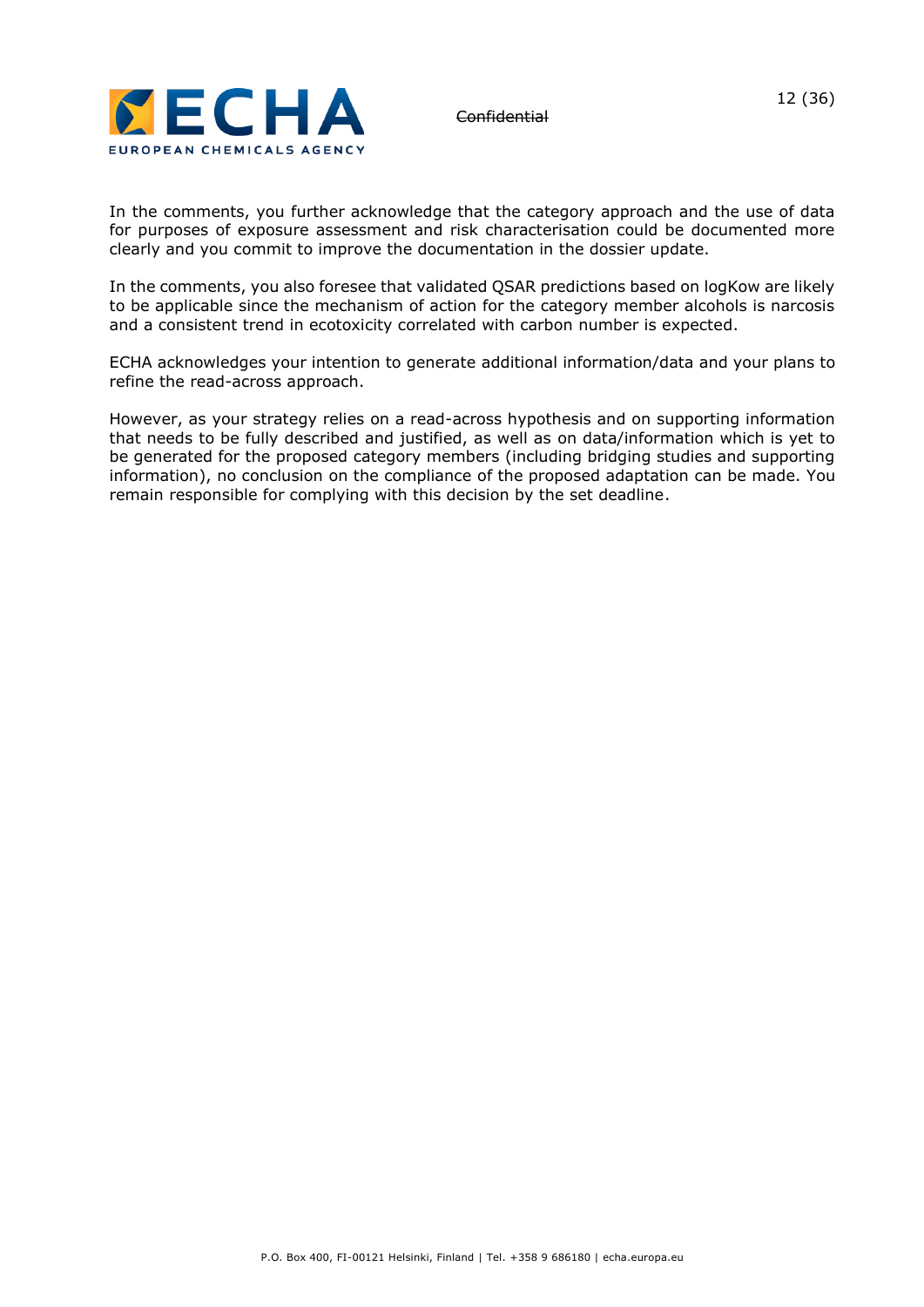

# **Appendix A: Reasons to request information required under Annex VII of REACH**

#### **1. In vitro gene mutation study in bacteria**

An *in vitro* gene mutation study in bacteria is an information requirement under Annex VII to REACH (Section 8.4.1.).

#### *2.1. Information provided for the information requirement*

You have adapted this information requirement by using Weight of evidence based on the following experimental data with substances other than the Substance:

- i. Bacterial reverse mutation assay (1982) conducted with octan-1-ol, EC No. 203-917- 6.
- ii. Bacterial reverse mutation assay (1996) conducted with octan-1-ol (Alcohols, C6-12), EC No. 271-642-9.
- iii. In vitro mammalian chromosome aberration test (1998) conducted with tetradecan-1-ol (Alcohols, C10-16), EC No. 267-019-6.
- iv. In vitro mammalian cell gene mutation test (1983) conducted with 2-ethylhexan-1-ol, EC No. 203-234-3.
- v. Mammalian bone marrow chromosome aberration test (1983) conducted with 2 ethylhexan-1-ol, EC No. 203-234-3. 50 cells
- vi. Mammalian erythrocyte micronucleus test (1992) conducted with dodecan-1-ol, EC No. 203-982-0.
- vii. Rodent dominant lethal test (reported in WHO, 1993) conducted with 2-ethylhexan-1 ol, EC No. 203-234-3.
- *1.1. Assessment of the information provided*

You have adapted this information requirement using weight of evidence under Annex XI, Section 1.2.

As explained under Appendix on Reasons common to several requests, the weight of evidence adaptation must fulfil the information requirement based on relevant and reliable sources of information. These sources of information must provide sufficient weight to conclude that the Substance has or has not the dangerous property investigated by the required study.

Relevant information that can be used to support weight of evidence adaptation for information requirement of Section 8.4.1 at Annex VII include:

- − Detection and quantification of gene mutations (base pairs, substitution, or frame shift) in cultured bacteria including data on the number of revertant colonies; and
- − Data provided on 5 bacterial strains: four strains of S. typhimurium (TA98; TA100; TA1535; TA1537 or TA97a or TA97) and one strain which is either S. typhimurium TA102 or E. coli WP2 uvrA or E. coli WP2 uvrA (pKM101).

We have assessed the individual sources of information with regard to relevance and identified the following issue(s):

Sources of information (iii-vii) have not investigated gene mutation in bacteria. Consequently, these studies do not provide relevant information for this information requirement.

The source of information (i-ii) provide information on gene mutations in bacteria. However, both studies were performed with 4 strains. The fifth strain *S. typhimurium* TA102 or *E. coli* WP2 uvrA or *E. coli* WP2 uvrA (pKM101) is missing. Concequently, the sources of information provide partially relevant infromation on gene mutation in bacteria.

In addition, they have the following deficiencies affecting their reliability: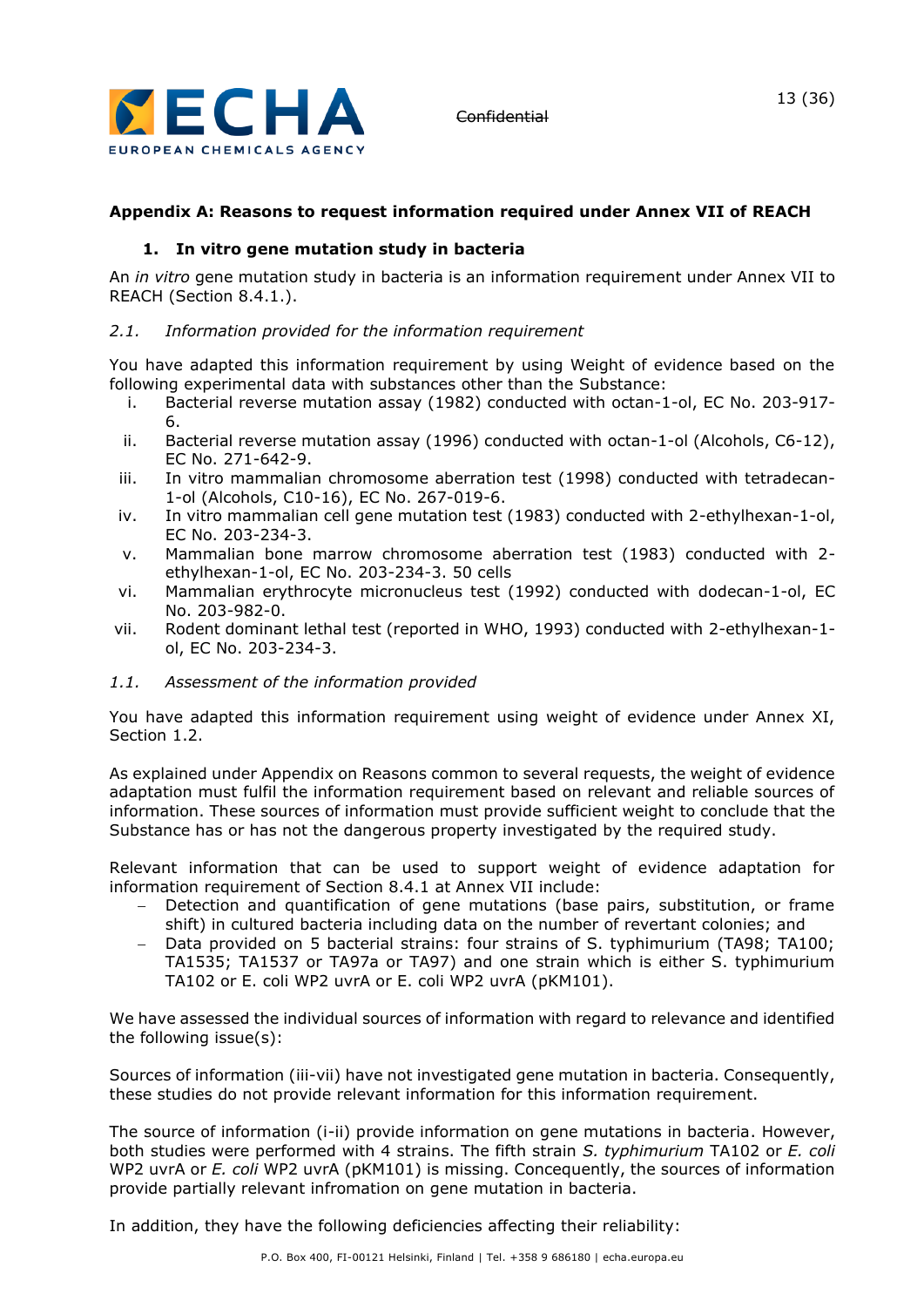

#### Reliability of read-across predictions

As explained in Section 1.1. of the Appendix common to several requests, you have not demonstrated that you reliably can predict the properties of the Substance by using test results obtained with analogue substances.

#### *Conclusion on the weight of evidence*

As indicated above, the sources of infromation provide only partially relevant information for the information requirement, as the  $5<sup>th</sup>$  strain is missing. In addition, the reliability of this information is hampered by the use of read-across which increases the uncertainty of the conclusion for the Substance. In addition, as explained in the Annex common to several requests, you have not provided adequate documentation addressing how you integrate the evidence to reach a robust conclusion on the weight of evidence.

Therefore, it is not possible to conclude, based on any source of information alone or together, whether your Substance has or has not the particular dangerous properties foreseen to be investigated in an OECD TG 471 test.

Based on the above, your adaptation is rejected and the information requirement is not fulfilled.

#### *1.2. Information on study design*

To fulfil the information requirement for the Substance, the *in vitro* gene mutation study in bacteria (OECD TG 471, 2020) is considered suitable.

In the comments to the draft decision, you agree to conduct the test.

# **2. Short-term toxicity testing on aquatic invertebrates**

Short-term toxicity testing on aquatic invertebrates is a standard information requirement in Annex VII to REACH.

#### *2.1 Information provided for the information requirement*

You have adapted this information requirement by using a Grouping of substances and readacross approach under Annex XI, Section 1.5. and provided the following information:

i. a non-guideline study that you conclude to be in accordance with OECD TG 202, conducted with source substance Nonan-1-ol (EC No. 205-583-7, CAS No. 143-08-8)

#### *2.2 Assessment of the information provided*

We have assessed this information and identified the following issues:

As explained in the Appendix on general considerations, your adaptation based on grouping of substances and read-across approach under Annex XI, Section 1.5 is rejected. In addition, ECHA identified endpoint specific issue(s) addressed below.

Under Annex XI, Section 1.5., the results to be read across must have an adequate and reliable coverage of the key parameters addressed in the corresponding test method referred to in Article 13(3), in this case the OECD TG 202, and meet the requirements of the OECD GD 23 if the substance is difficult to test. Therefore, the following specifications must be met:

- a) the concentrations of the test material are measured at least at the highest and lowest test concentration, at the beginning and end of the test;
- b) young daphnids, aged less than 24 hours at the start of the test, are used.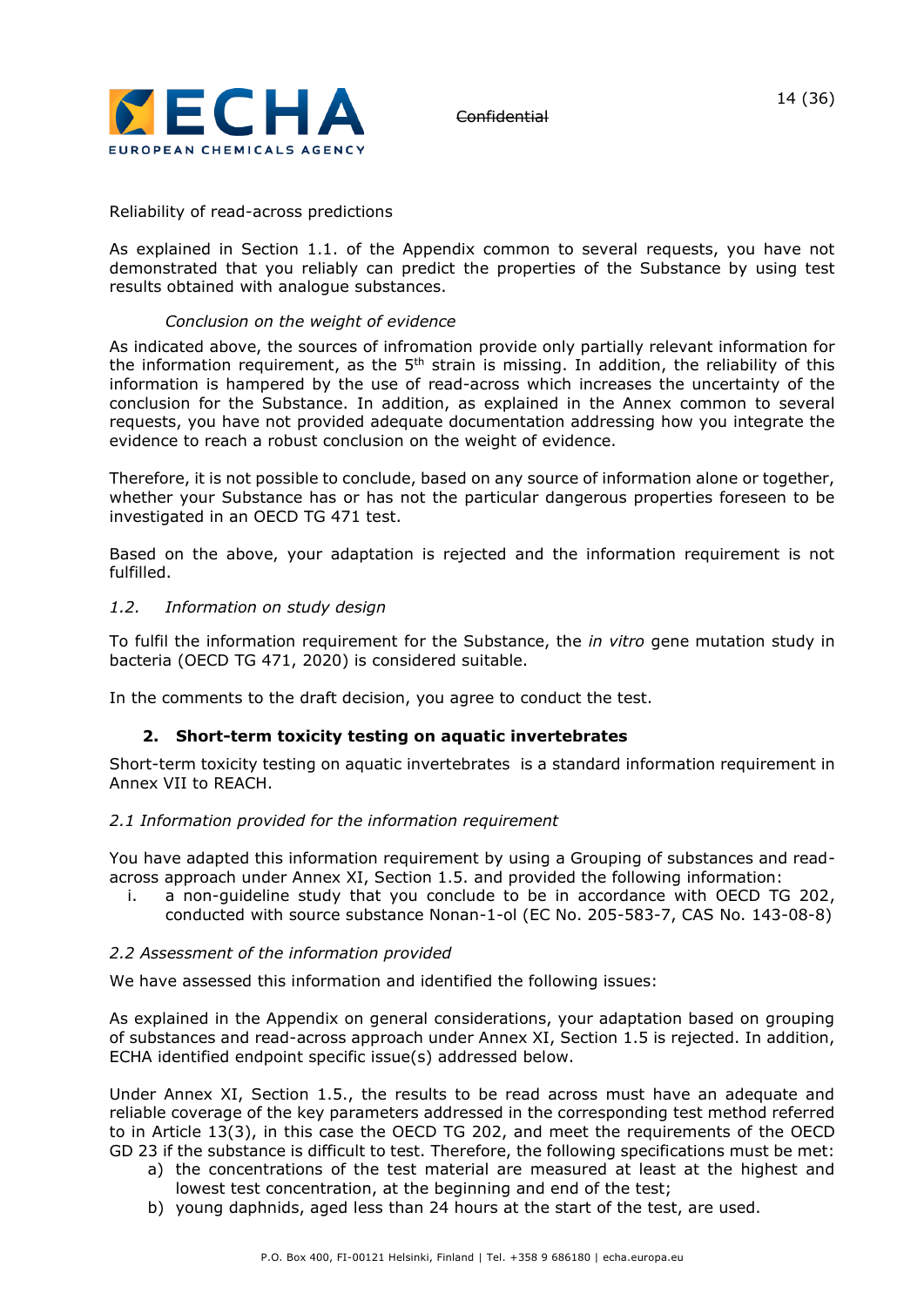

Your Substance is considered as difficult to test, due to the reasons described below in section 2.3

Your registration dossier provides an OECD TG 202 study (i) with the source substance showing the following:

- a) no analytical monitoring of exposure was conducted;
- b) the test was not conducted on young daphnids but on adult copepods *Nitocra spinipes*.

The fact that the test concentrations in the study (i) are not analytically monitored despite the expected instability of the hydrophobic, surface active and readily biodegradable Substance in water is considered a critical methodological deficiency resulting in the rejection of the study results. Further, the test was not conducted with *Daphnia* species and the adult test organisms were used. The sensitivity of adult test organisms might be lower and cause increased uncertainty in the derived effect value.

Therefore, the study submitted in your adaptation, as currently reported in your dossier, do not provide an adequate and reliable coverage of the key parameter(s) in the corresponding OECD TG.

Therefore, your read-across approach under Annex XI, Section 1.5. is rejected.

On this basis, the information requirement is not fulfilled.

Your comments on the draft decision are addressed in section 2 of the Appendix on Reasons common to several requests above.

# *2.3 Study design*

The Substance is difficult to test due to the high hydrophobicity (logKow 4.49), surface activity (surface tension 17.8 mN/m) and the expected instability of the readily biodegradable Substance. The OECD TG 202 specifies that, for difficult to test substances, you must consider the approach described in the OECD GD 23 or other approaches, if more appropriate for your substance. In all cases, the approach selected must be justified and documented. Due to the properties of Substance, it may be difficult to achieve and maintain the desired exposure concentrations. Therefore, you must monitor the test concentration(s) of the Substance throughout the exposure duration and report the results. If it is not possible to demonstrate the stability of exposure concentrations (i.e. measured concentration(s) not within 80-120% of the nominal concentration(s)), you must express the effect concentration based on measured values as described in the OECD TG 202. In case a dose-response relationship cannot be established (no observed effects), you must demonstrate that the approach used to prepare test solutions was adequate to maximise the concentration of the Substance in the test solutions.

# **3. Growth inhibition study aquatic plants**

Growth inhibition study aquatic plants is an information requirement under Annex VII to REACH (Section 9.1.2.).

# *3.1 Information provided for the information requirement*

You have provided the following justification to omit the study "*An EC50 value in the range 1 -10 mg/L has been estimated for the effects of decanol, branched and linear on algal growth. The estimate is based on expert judgement, which takes into consideration measured and predicted ecotoxicity values for other trophic levels and the relative susceptibility of algae*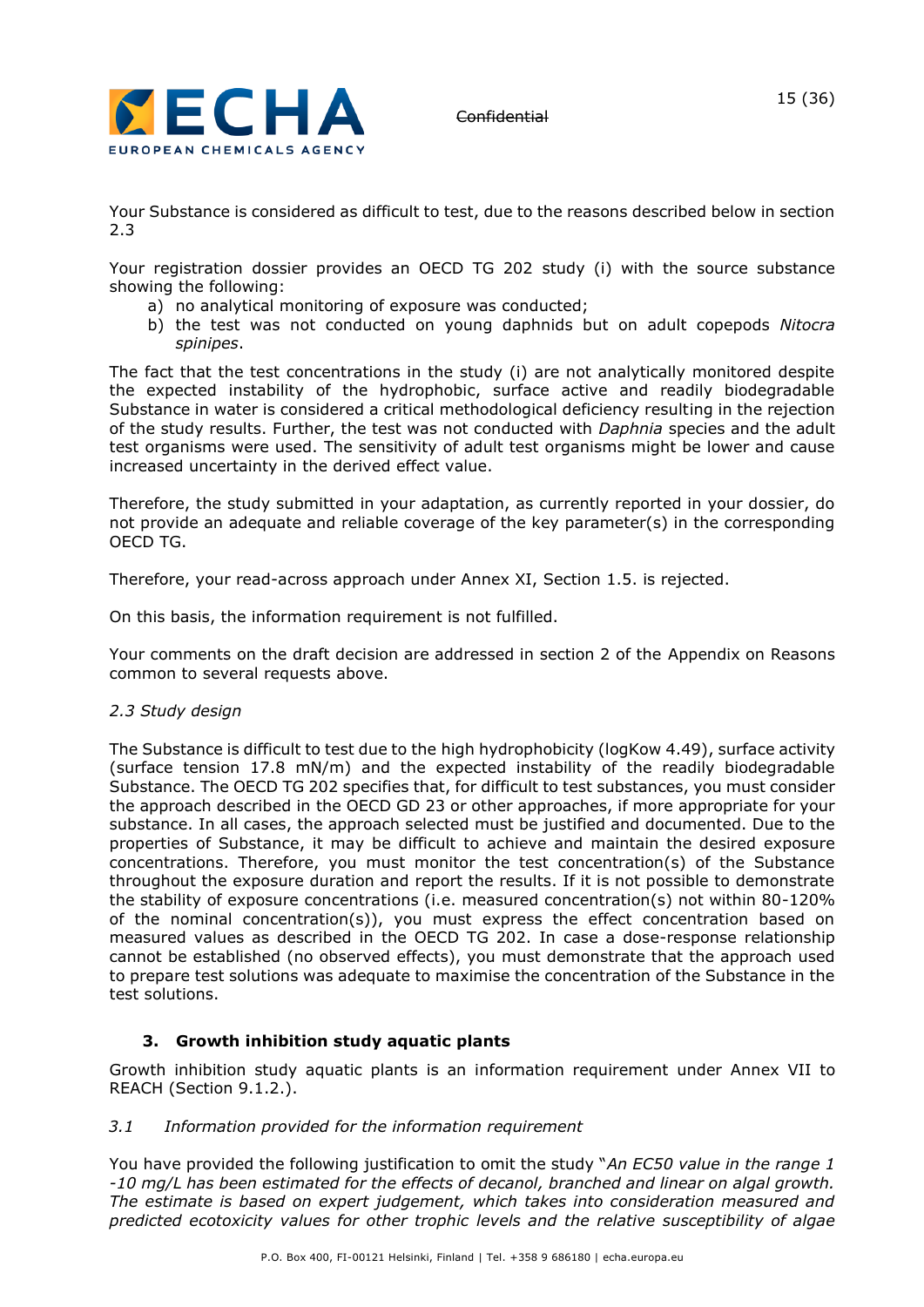

*compared to such trophic levels, in the same substance category. The estimation has been determined as a range due to the uncertainty associated with this kind of prediction."*

# *3.2 Assessment of the information provided*

We have assessed this information and identified the following issues:

A registrant may only adapt this information requirement based on the specific rules for adaptation set out in Column 2 of Annex VII, Section 9.1.2. or the general rules for adaptation set out in Annex XI. Adapting the information requirement in accordance with the general rules for adaptation set out in Annex XI requires identifying clearly the specific legal basis of the adaptation invoked and complying with relevant conditions listed in the corresponding section of Annex XI. In all cases, adequate and reliable documentation must be provided, including relevant justification and study records.

You have adapted this information requirement by referring to expert judgement and readacross. You provide an Endpoint Study Summary in your IUCLID dossier where you include a table with E(L)C50 values for algae, fish and daphnids for "*single carbon chain length alcohols and commercial products (multi-constituent substances)*". You also further specify that "*rather than just reading-across a single value from a different substance, this has also involved taking measured and predicted data for different trophic levels into account so as to factor in any consistent patterns in their relative susceptibilities.*"

Your argumentation is based on expert judgement on the basis of differences in sensitivities among trophic levels, which does not refer to any legal grounds for adaptation under Annex XI to REACH nor to any specific rule set out in Column 2 for this endpoint. Although you refer at one point to 'read-across' you also make it clear, in another point, that you rather use predicted data for different trophic levels. Your argumentation further refers to read-across, which is an adaptation possibility under Section 1.5 of Annex XI. However, no documentation (e.g. study records with source substances) is provided for this endpoint in the IUCLID dossier.

On this basis, your adaptation is rejected and the information requirement is not fulfilled.

Your comments on the draft decision are addressed in section 2 of the Appendix on Reasons common to several requests above.

#### *3.3 Study design*

The OECD TG 201 specifies that for difficult to test substances the OECD GD 23 must be followed. As already explained above, the Substance is difficult to test. Therefore, you must fulfil the requirements described in 'Study design' under Appendix A.2.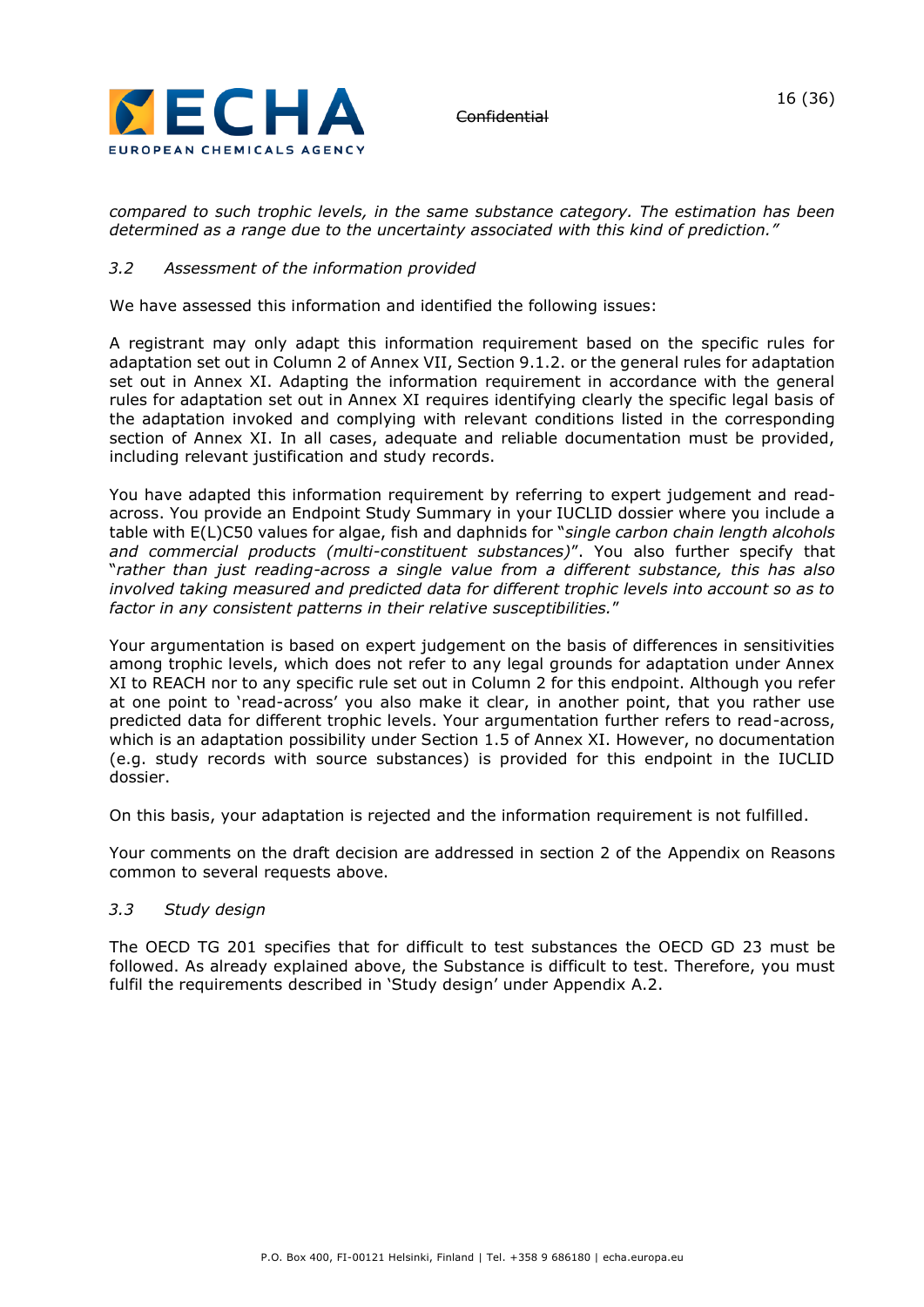

#### **Appendix B: Reasons to request information required under Annex VIII of REACH**

#### **1. In vitro cytogenicity study in mammalian cells or In vitro micronucleus study**

An *in vitro* cytogenicity study in mammalian cells or an *in vitro* micronucleus study is an information requirement under Annex VIII to REACH (Section 8.4.2.).

#### *1.1. Information provided for the information requirement*

You have adapted this information requirement by using Weight of evidence based on the following experimental data with substances other than the Substance:

- i. Bacterial reverse mutation assay (1982) conducted with otan-1-ol, EC No. 203-917-6.
- ii. Bacterial reverse mutation assay (1996) conducted with octan-1-ol (Alcohols, C6-12), EC No. 271-642-9.
- iii. In vitro mammalian chromosome aberration test (1998) conducted with tetradecan-1-ol (Alcohols, C10-16), EC No. 267-019-6.
- iv. In vitro mammalian cell gene mutation test (1983) conducted with 2-ethylhexan-1-ol, EC No. 203-234-3.
- v. Mammalian bone marrow chromosome aberration test (1983) conducted with 2 ethylhexan-1-ol, EC No. 203-234-3. 50 cells
- vi. Mammalian erythrocyte micronucleus test (1992) conducted with dodecan-1-ol, EC No. 203-982-0.
- vii. Rodent dominant lethal test (reported in WHO, 1993) conducted with 2-ethylhexan-1 ol, EC No. 203-234-3.

#### *1.2. Assessment of the information provided*

You have adapted this information requirement using weight of evidence under Annex XI, Section 1.2.

As explained under Appendix on Reasons common to several requests, the weight of evidence adaptation must fulfil the information requirement based on relevant and reliable sources of information. These sources of information must provide sufficient weight to conclude that the Substance has or has not the dangerous property investigated by the required study.

Relevant information that can be used to support weight of evidence adaptation for information requirement of Section 8.4.2. at Annex VIII includes:

Detection and quantification of structural or numerical chromosomal aberrations in cultured mammalian cells including data on the cytotoxicity and the frequency of cells with chromosomal aberrations or micronuclei.

We have assessed the individual sources of information with regard to relevance and identified the following issue(s):

The sources of information (i), (ii), (iv) and (vii) have not investigated chromosomal aberrations in mammalian cells. Consequently, these studies do not provide relevant information.

The sources of information (iii), (v) and (vi) provide relevant information on chromosomal aberrations in mammalian cells.

However, they have the following deficiencies affecting their reliability:

*Reliability of read-across predictions*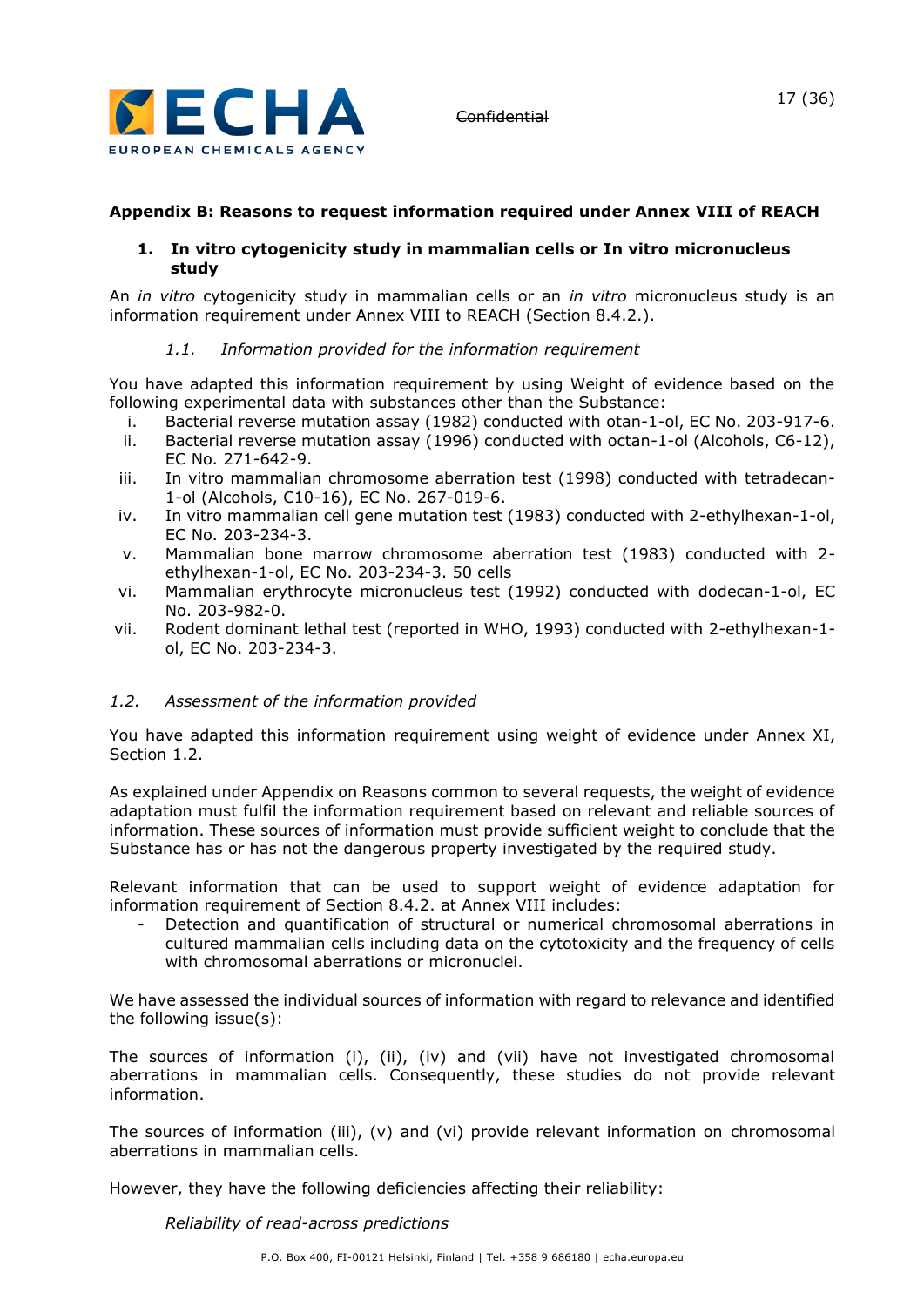

As explained in Section 1.1. of the Appendix common to several requests, you have not demonstrated that you reliably can predict the properties of the Substance by using test results obtained with analogue substances.

*Results obtained from study (iii) not fully reliable when compared to the OECD TG 473*

Investigations/specifications in an *in vitro* mammalian chromosome aberration test (OECD TG 473) include that at least 300 well-spread metaphases must be scored per concentration.

In the source of information (iii), the following investigations/specifications are not to the requirements of OECD TG 473 as the study scored 200 cells per concentration.

Based on the above, the reliability of the contribution of the results obtained from this study to the weight of evidence is limited. The lower statistical power of the study introduces uncertainty in the results which must be considered.

*Results obtained from study (v) is not fully reliable when compared to the OECD TG 475*

Investigations/specifications in a Mammalian bone marrow chromosome aberration test (OECD TG 475) include:

- a) The highest dose studied must be the maximum tolerated dose (MTD), i.e. the highest dose that is tolerated without evidence of toxicity (e.g. body weight depression or hematopoietic system cytotoxicity, but not death or evidence of pain, suffering or distress necessitating humane euthanasia). The highest dose can also be a dose that produces toxicity in the bone marrow.
- b) The mitotic index must be determined as a measure of cytotoxicity in at least 1000 cells per animal for all treated animals (including positive controls), untreated or vehicle/solvent negative control animals.
- c) At least 200 metaphases must be analysed for each animal for structural chromosomal aberrations including and excluding gaps.

In the source of information (v), the following investigations/specifications are not to the requirements of OECD TG 475:

- a) The highest dose in the study correspond to about one fifth of the  $LD_{50}$ ; this is well below the MTD.
- b) You provide a mitotic index, however you to have not explained how many cells were counted to calculate the index.
- c) The study has counted 50 cells when 200 well spread metaphases should be analysed.

Based on the above, the reliability of the contribution of the results obtained from this study to the weight of evidence is limited. The lower statistical power of the study and the unclarity regarding how the results were obtained introduce uncertainty in the results which must be considered.

*Results obtained from study (vi) is not fully reliable when compared to the OECD TG 474*

Investigations/specifications in a Mammalian erytrocyte microneucleus test (OECD TG 474) include that the proportion of immature among total (immature + mature) erythrocytes must be determined for each animal (by counting a total of at least 2000 erythrocytes for peripheral blood).

In the source of information (vi), the following investigations/specifications are not to the requirements of OECD TG 474 as the study has counted 1000 erythrocytes.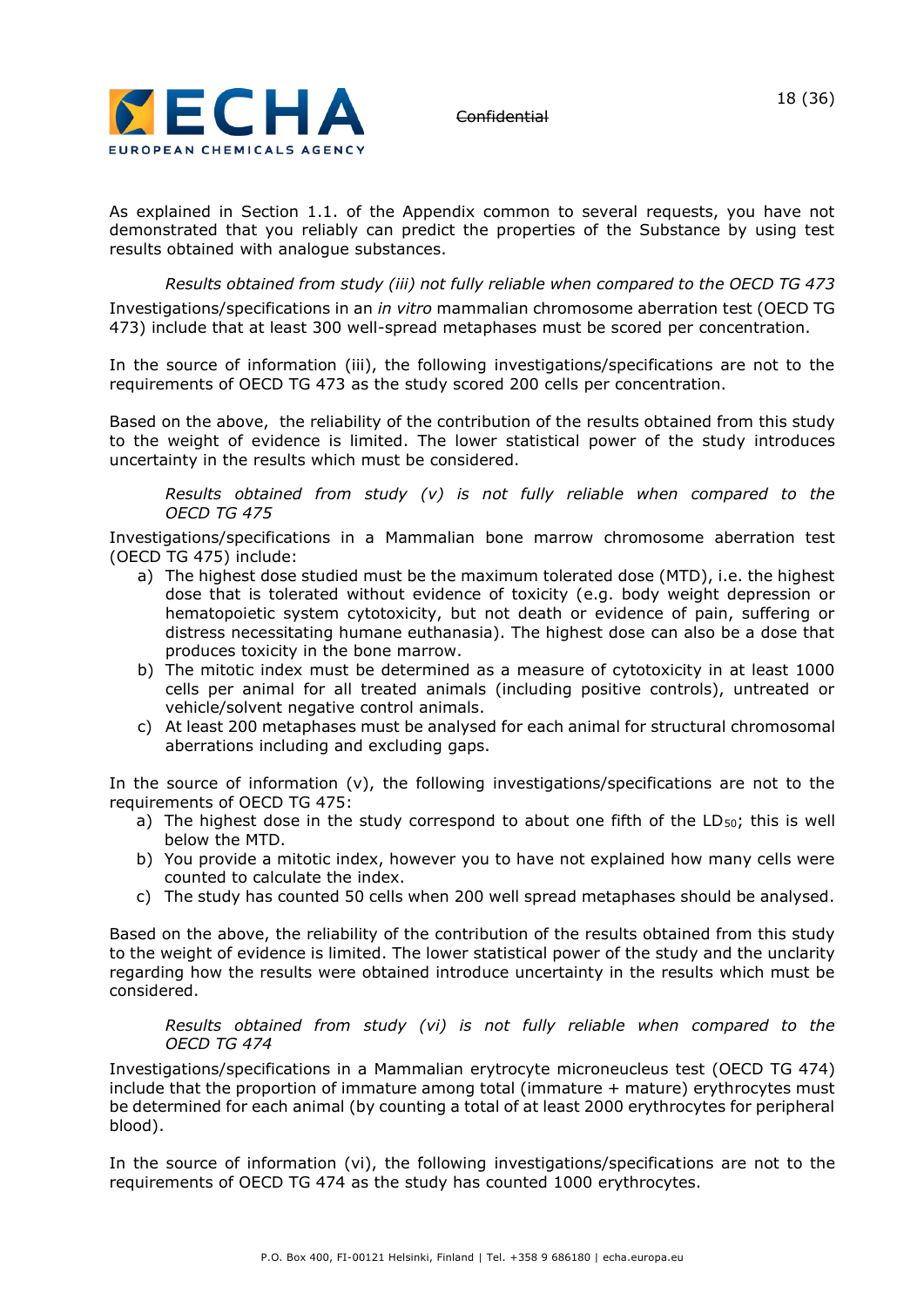

Based on the above, the reliability of the contribution of the results obtained from this study to the weight of evidence is limited. The lower statistical power of the study introduces uncertainty in the results which must be considered.

#### *Conclusion on the weight of evidence*

As indicated above, the sources of infromation provide relevant information for the information requirement, but the reliability of this infromation is hampered by the use of readacross and issues related to how the results were obtained in the studies which increases the uncertainty of the conclusion for the Substance. In addition, as explained in the Annex common to several requests, you have not provided adequate documentation addressing how you integrate the evidence to reach a robust conclusion on the weight of evidence.

Therefore, it is not possible to conclude, based on any source of information alone or together, whether your Substance has or has not the particular dangerous properties foreseen to be investigated in a OECD TG 473 or OECD TG 487 test.

Based on the above, your adaptation is rejected and the information requirement is not fulfilled.

#### *1.3. Information on study design*

To fulfil the information requirement for the Substance, either *in vitro* cytogenicity study in mammalian cells (Annex VIII, Section 8.4.2., test method OECD TG 473) or *in vitro* micronucleus study (Annex VIII, Section 8.4.2., test method OECD TG 487) are considered suitable.

In the comments to the draft decision, you agree to conduct the study.

# **2. In vitro gene mutation study in mammalian cells**

An *in vitro* gene mutation study in mammalian cells is an information requirement under Annex VIII to REACH (Section 8.4.3.) in case of a negative result in the *in vitro* gene mutation test in bacteria and the *in vitro* cytogenicity test.

The result of the requests for information in the Sections 1 of Appendix A and of this Appendix will determine whether the present requirement for an *in vitro* mammalian cell gene mutation study in accordance with Annex VIII, Section 8.4.3 is triggered.

#### *2.2. Information provided for the information requirement*

You have adapted this information requirement by using Weight of evidence based on the following experimental data with substances other than the Substance:

- i. Bacterial reverse mutation assay (1982) conducted with otan-1-ol, EC No. 203-917-6.
- ii. Bacterial reverse mutation assay (1996) conducted with octan-1-ol (Alcohols, C6-12), EC No. 271-642-9.
- iii. In vitro mammalian chromosome aberration test (1998) conducted with tetradecan-1-ol (Alcohols, C10-16), EC No. 267-019-6.
- iv. In vitro mammalian cell gene mutation test (1983) conducted with 2-ethylhexan-1-ol, EC No. 203-234-3.
- v. Mammalian bone marrow chromosome aberration test (1983) conducted with 2 ethylhexan-1-ol, EC No. 203-234-3. 50 cells
- vi. Mammalian erythrocyte micronucleus test (1992) conducted with dodecan-1-ol, EC No. 203-982-0.
- vii. Rodent dominant lethal test (reported in WHO, 1993) conducted with 2-ethylhexan-1 ol, EC No. 203-234-3.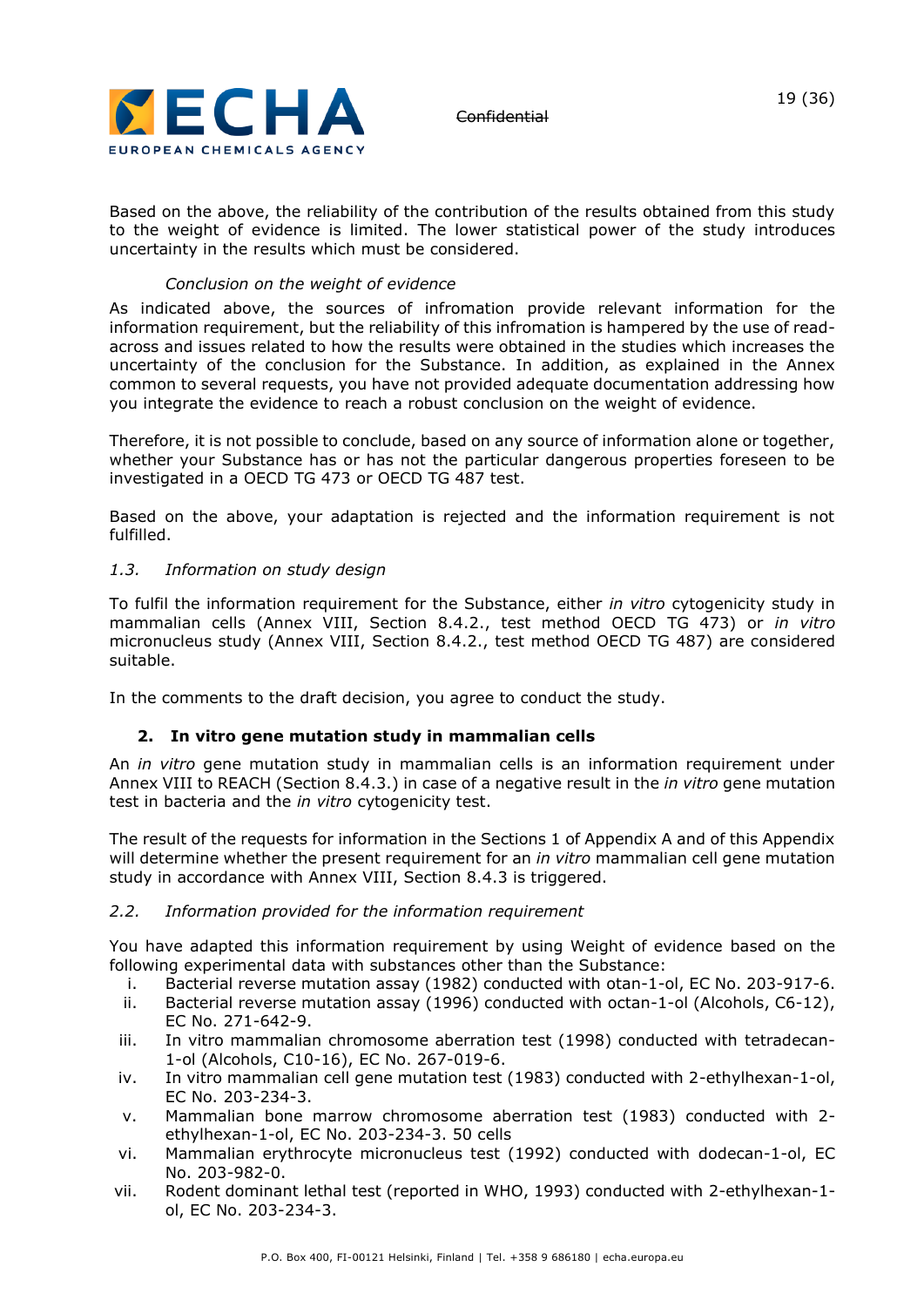

#### *2.1. Assessment of the information provided*

You have adapted this information requirement using weight of evidence under Annex XI, Section 1.2.

As explained under Appendix on Reasons common to several requests, the weight of evidence adaptation must fulfil the information requirement based on relevant and reliable sources of information. These sources of information must provide sufficient weight to conclude that the Substance has or has not the dangerous property investigated by the required study.

Relevant information that can be used to support weight of evidence adaptation for information requirement of Section 8.4.3 at Annex VIII includes similar information that is produced by the OECD TG 476/490 and OECD TG 488. This includes:

- Detection and quantification of gene mutations (point mutations, frame-shift mutations, small deletions, etc.) including data on the frequency of mutant colonies in cultured mammalian cells (in vitro) or mutant frequency for each tissue in mammals (in vivo).

We have assessed the individual sources of information with regard to relevance and identified the following issue(s):

The sources of information (i) to (iii) and (v) to (vii) have not investigated gene mutation in mammalian cells. Consequently, these studies do not provide relevant information.

The source of information (iv) provides relevant information on gene mutation in mammalian cells.

However, there are deficiencies affecting its reliability:

#### *Reliability of read-across predictions*

As explained in Section 1.1. of the Appendix common to several requests, you have not demonstrated that you reliably can predict the properties of the Substance by using test results obtained with analogue substances.

*Results obtained from study (iv) is not fully reliable when compared to the OECD TG 476*

Investigations/specifications in an In vitro mammalian cell gene mutation tests using the Hprt and xprt genes (OECD TG 476) include:

- a) One positive control must be included in the study. The positive control substance must produce a statistically significant increase in the response compared with the concurrent negative control.
- b) Data on the cytotoxicity and the mutation frequency for the treated and control cultures must be reported.

In the source of information (iv), the following investigations/specifications are not to the requirements of OECD TG 476:

- a) You to not state which positive control was used nor do you provide data on the cytotoxicity and the mutation frequency for the positive control
- b) You have not provided data on the cytotoxicity and the mutation frequency for the treated and control cultures.

Based on the above, the reliability of the contribution of the results obtained from this study to the weight of evidence is limited. The unclarity regarding how the results were obtained introduce uncertainty in the results which must be considered.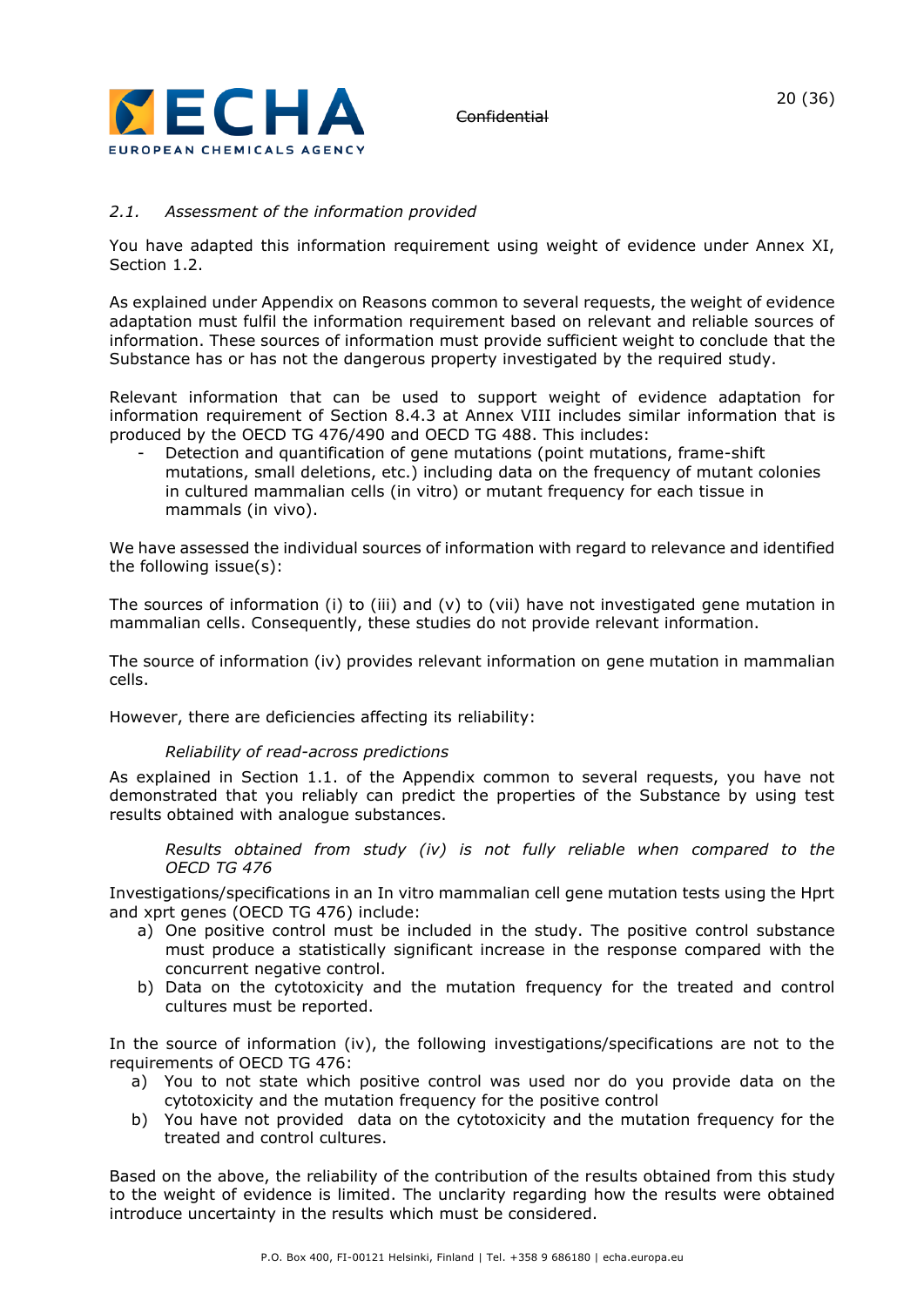

#### *Conclusion on the weight of evidence*

As indicated above, while one source of infromation provide relevant information for the information requirement, the reliability of this infromation is hampered by the use of readacross and issues related to how the results were obtained which increases the uncertainty of the conclusion for the Substance. In addition, as explained in the Annex common to several requests, you have not provided adequate documentation addressing how you integrate the evidence to reach a robust conclusion on the weight of evidence.

Therefore, it is not possible to conclude, based on any source of information alone or together, whether your Substance has or has not the particular dangerous properties foreseen to be investigated in an OECD TG 476 or OECD TG 490 test.

Based on the above, your adaptation is rejected and the information requirement is not fulfilled.

#### *2.2. Information on study design*

To fulfil the information requirement for the Substance, either the *in vitro* mammalian cell gene mutation tests using the hprt and xprt genes (OECD TG 476) or the thymidine kinase gene (OECD TG 490) are considered suitable.

In the comments to the draft decision, you agree to conduct the study.

#### **3. Screening for reproductive/developmental toxicity**

Screening for reproductive/developmental toxicity is a standard information requirement under Annex VIII to REACH. This information may take the form of a study record or a valid adaptation in accordance with either a specific adaptation rule under Column 2 of Annex VIII or a general adaptation rule under Annex XI.

#### *3.1. Information provided for the information requirement*

You have adapted this information requirement by using Weight of evidence based on the following experimental data:

- (i) combined Repeat dose and Reproductive/Developmental Toxicity Screening Test (1992) conducted with dodecan-1-ol, EC No. 203-982-0.
- (ii) sub-chronic toxicity study (90 days; 1966) conducted with hexan-1-ol, CAS No. 111-27-3.
- *3.2. Assessment of the information provided:*

We have assessed this information and identified the following issue(s):

You have adapted this information requirement using weight of evidence under Annex XI, Section 1.2.

As explained under Appendix on Reasons common to several requests, the weight of evidence adaptation must fulfil the information requirement based on relevant and reliable sources of information. These sources of information must provide sufficient weight to conclude that the Substance has or has not the dangerous property investigated by the required study.

Relevant information that can be used to support weight of evidence adaptation for information requirement of Section 8.7.3 at Annex VIII includes similar information that is produced by the EU B.63/OECD TG 421 or EU B.64/OECD TG 422. At general level, it includes information on the following key elements: 1) sexual function and fertility, 2) toxicity to offspring, and 3) systemic toxicity in parental generation.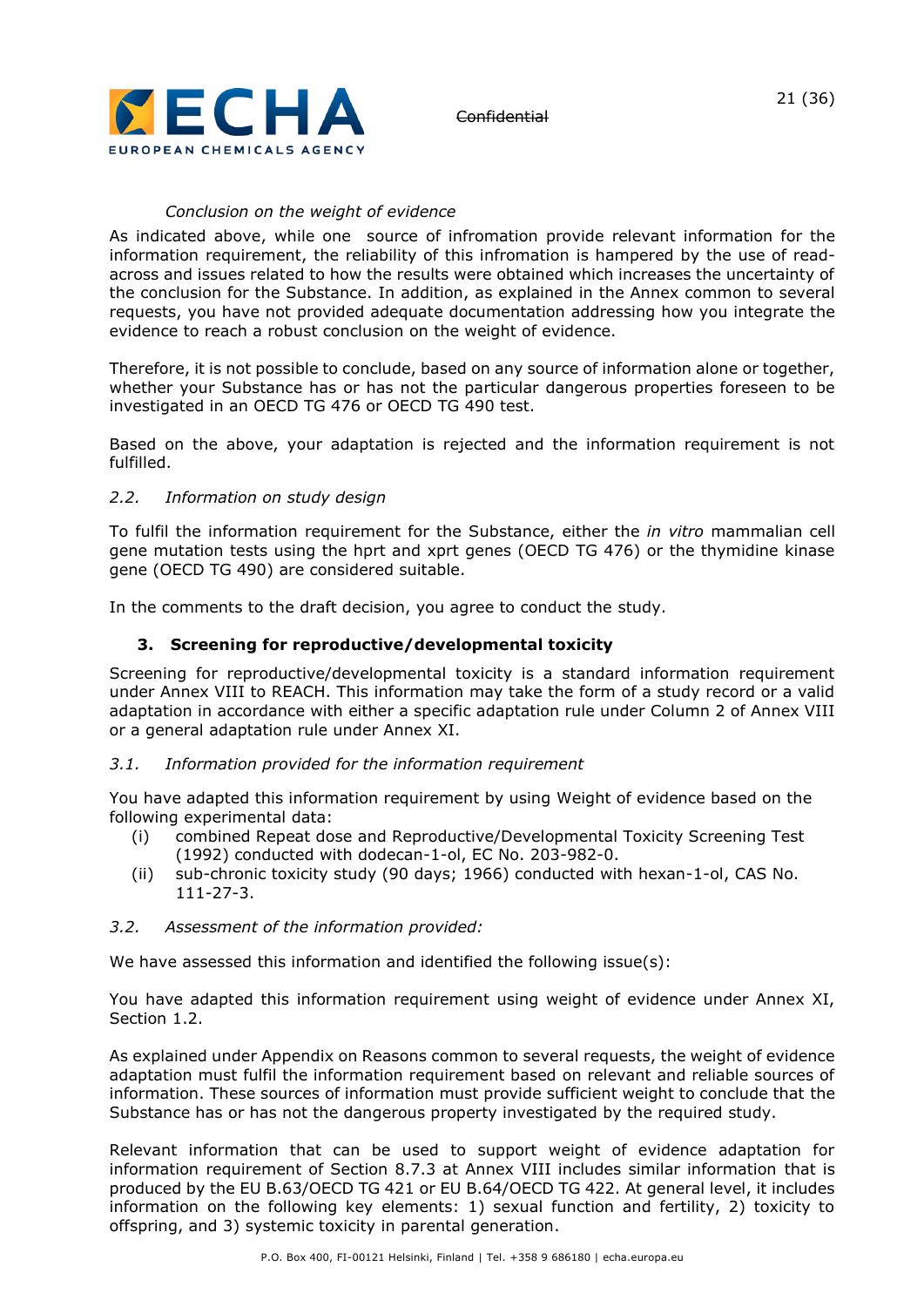

We have assessed the individual sources of information with regard to relevance and identified the following issue(s):

#### *Aspect 1) sexual function and fertility*

Sexual function and fertility on both sexes must include information on mating, fertility, gestation (length), maintenance of pregnancy (abortions, total resorptions), parturition, lactation, organ weights and histopathology of reproductive organs and tissues, litter sizes, nursing performance and other potential aspects of sexual function and fertility.

The source of information (i) provides relevant information on aspect 1).

The source of information (ii) provides relevant information on organ weights and histopathology of reproductive organs. However, other reproductive tissues were not investigated in the study. In addtion, the study was conducted in animals that are not pregnant therefore it does not cover the other elements. Consequently, this study provides partially relevant information on aspect 1).

However, these sources of information have deficiencies affecting their reliability:

#### *Reliability of information provided with the analogue substances*

As explained in Section 1.1. of the Appendix common to several requests, you have not demonstrated that you reliably can predict the properties of the Substance by using test results obtained with analogue substances.

# *Results obtained from study (ii) not comparable to OECD TG 421*

Investigations/specifications in a screening for reproductive/developmental toxicity study (OECD TG 421) include that sexual function and fertility shall be investigated in all animals of the parental generation; and each group should have at least 12 animals per dose group.

In study (ii), the following specifications are not to the requirements of OECD TG 421 as the study was conducted with 10 animals/sex/dose group. However, histopathology has only been conducted on 5 animals per dose group. In addition, there are no results on reproductive tissues other than gonads.

Based on the above, the reliability of the contribution of the results obtained from this study to the weight of evidence is limited. The lower statistical power of the study introduce uncertainty in the results which must be considered.

# *Aspect 2) toxicity to the offspring*

Information on pre- and peri-natal developmental toxicity reflected by litter sizes, postimplantation loss (resorptions and dead foetuses), stillborns, and external malformations, postnatal developmental toxicity reflected by survival, clinical signs and body weights of the pups (or litters), and other potential aspects related to pre-, peri- and postnatal developmental toxicity observed up to postnatal day 13.

The source of information (i) provides relevant information on toxicity to the offspring in the F1 generation.

The source of information (ii) was conducted in adult animals and does not provide information on the toxicity to offspring. Consequently, the study does not provide relevant information on aspect 2).

However, these sources of information have a deficiency affecting their reliability.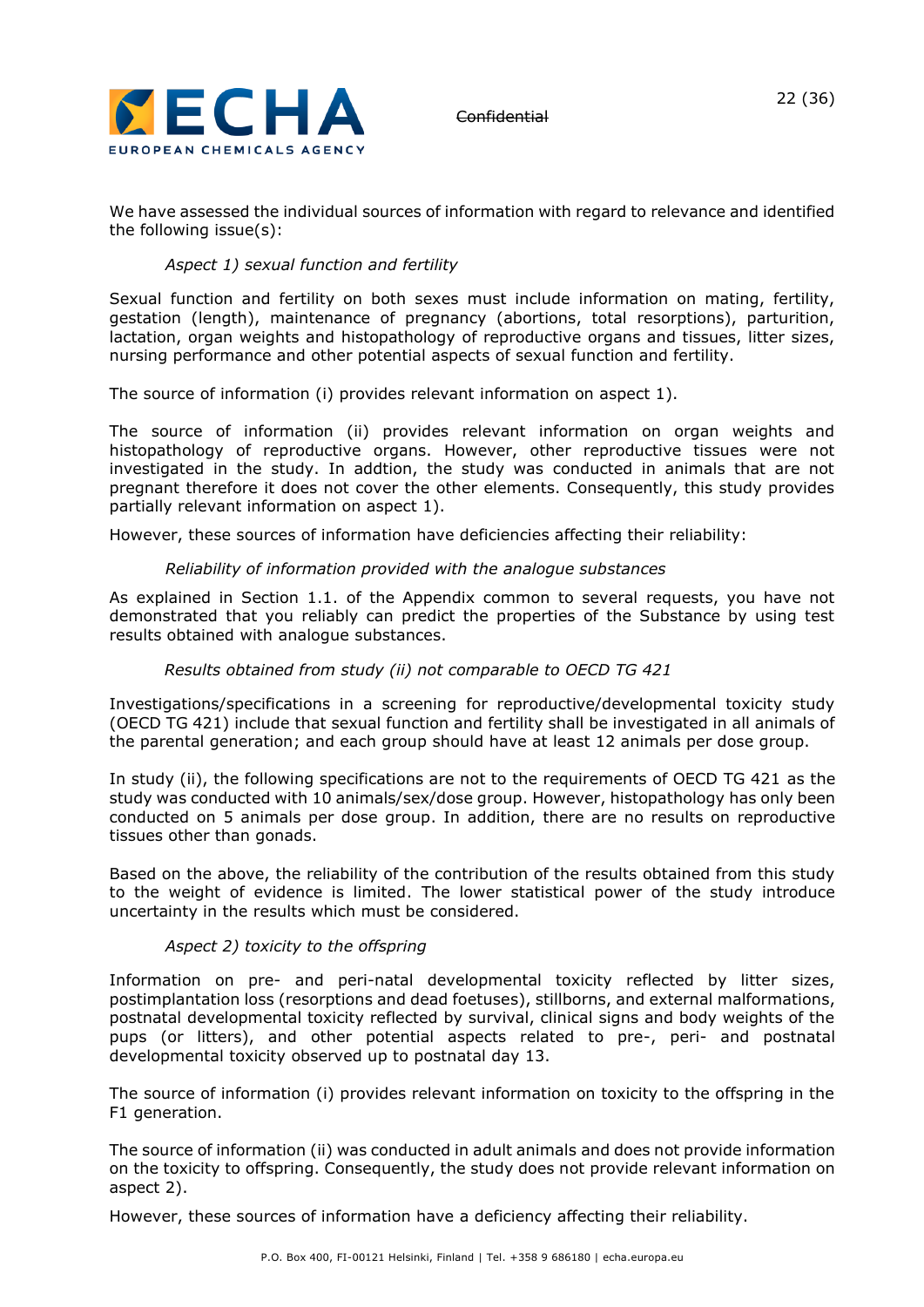

Specifically, the reliability issue related to read-across identified for aspect 1) applies equally to this aspect.

#### *Aspect 3) systemic toxicity*

Information on systemic toxicity include clinical signs, survival, body weights, food consumption, clinical biochemistry, and other potential aspects of systemic toxicity in the parental generation up to postnatal day 13.

The source of information (i) provides relevant information on aspect 3).

The source of information (ii) has investigated systemic toxicity in adult non-pregnant animals. However, the study does not cover clinical biochemistry. In addition, the study was conducted in animals that are not pregnant therefore it does not cover the elements of systemic toxicity for females up to postnatal day 13. Consequently, the study provides partially relevant information on aspect 3) for the P generation.

However, these sources of information have a deficiency affecting their reliability.

Specifically, the reliability issue related to read-across identified for aspect 1) applies equally to this aspect.

#### *Conclusion on the weight of evidence*

As indicated above, therere are sources of information relevant for the information requirement. However, the reliability of this infromation is hampered by the use of readacross and issues related to how the results were obtained in the studies which increases the uncertainty of the conclusion for the Substance. In addition, as explained in the Annex common to several requests, you have not provided adequate documentation addressing how you integrate the evidence to reach a robust conclusion on the weight of evidence.

Therefore, it is not possible to conclude, based on any source of information alone or together, whether your Substance has or has not the particular dangerous properties foreseen to be investigated in an OECD TG 421 study.

Based on the above, your adaptation is rejected and the information requirement is not fulfilled.

Your comments on the draft decision are addressed in section 1 of the Appendix on Reasons common to several requests above.

#### *3.3. Specification of the study design*

A study according to the test method EU B.63/OECD TG 421 must be performed in rats with oral<sup>7</sup> administration of the Substance.

#### **4. Short-term toxicity testing on fish**

Short-term toxicity testing on fish is an information requirement under Annex VIII to REACH (Section 9.1.3.).

#### *4.1 Information provided for the information requirement*

You have adapted this information requirement by using a Grouping of substances and readacross approach under Annex XI, Section 1.5. and provided the following information:

<sup>7</sup> ECHA Guidance R.7a, Section R.7.6.2.3.2.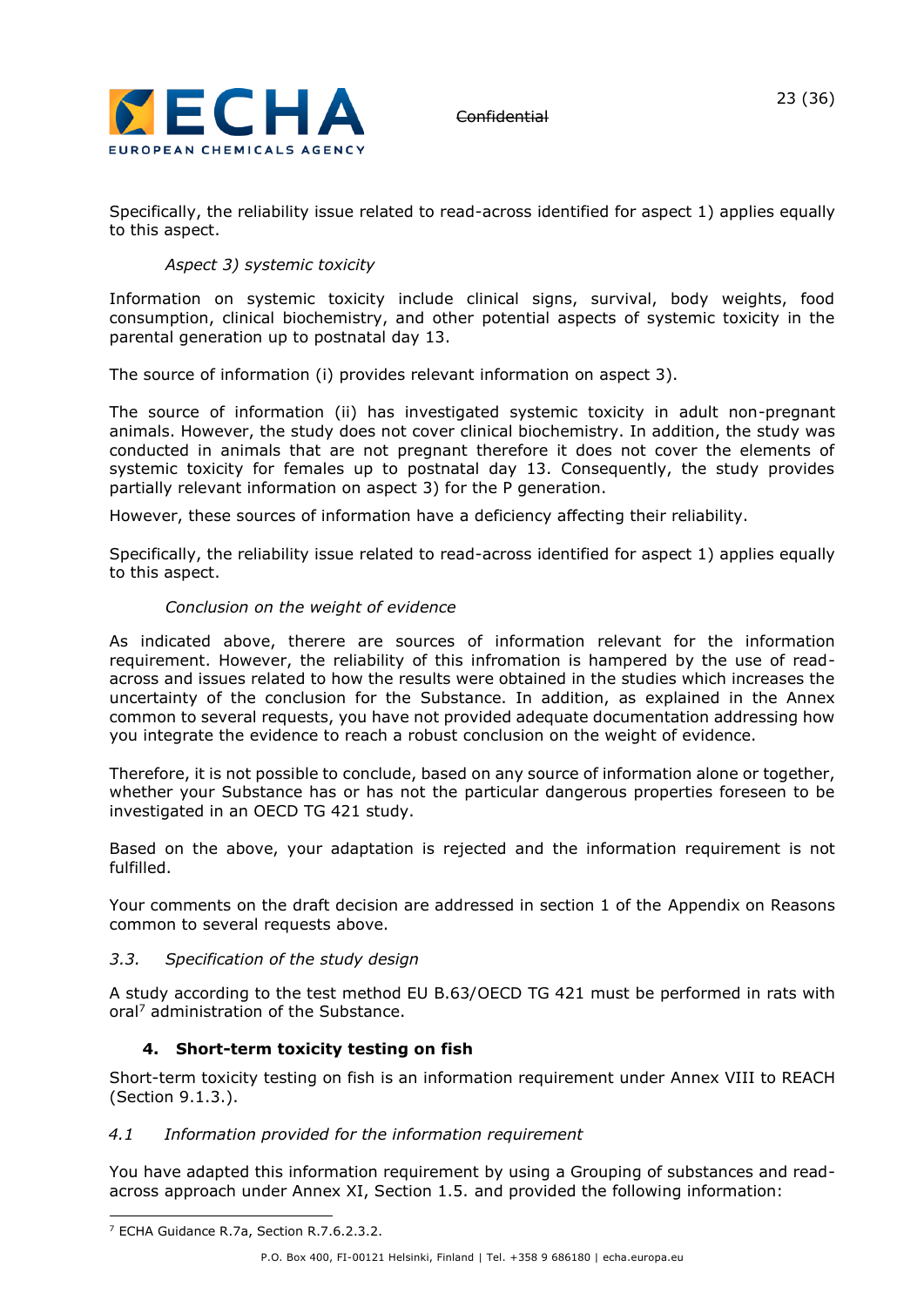

- i. an OECD TG 203 key study conducted with source substance Nonan-1-ol (EC No. 205-583-7, CAS No. 143-08-8)
- ii. USEPA 1975 test method supporting study conducted with source substance Nonan-1-ol (EC No. 205-583-7, CAS No. 143-08-8)
- iii. a non-guideline supporting study conducted with source substance Nonan-1-ol (EC No. 205-583-7, CAS No. 143-08-8)

#### *4.2 Assessment of the information provided*

As explained in the Appendix on general considerations your adaptation is rejected.

On this basis, the information requirement is not fulfilled.

Your comments on the draft decision are addressed in section 2 of the Appendix on Reasons common to several requests above.

#### *4.3 Study design*

OECD TG 203 specifies that for difficult to test substances OECD GD 23 must be followed. As already explained above, the Substance is difficult to test. Therefore, you must fulfil the requirements described in 'Study design' under Appendix A.2.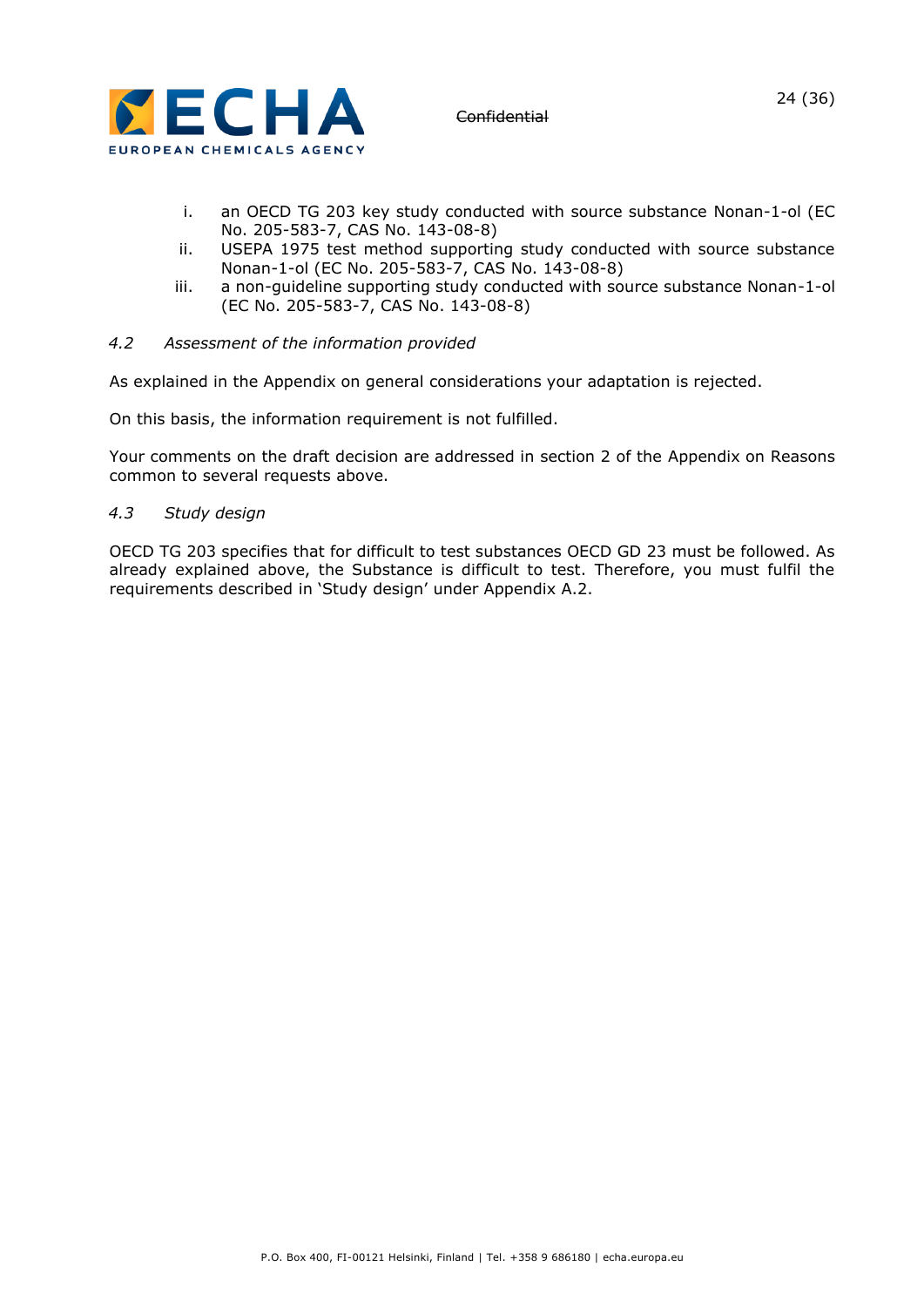

# **Appendix C: Reasons to request information required under Annex IX of REACH**

# **1. Sub-chronic toxicity study (90-day)**

A Sub-chronic toxicity study (90 day) is a standard information requirement under Annex IX to REACH.

#### *1.1. Information provided for the information requirement*

You have adapted this information requirement by using Weight of evidence based on the following experimental data with substances other than the Substance:

- i. Combined Repeat dose and Reproductive/Developmental Toxicity Screening Test (1992) conducted with dodecan-1-ol, EC No. 203-982-0.
- ii. Sub-chronic toxicity study (90 days; 1966) conducted with hexan-1-ol, CAS No. 111- 27-3.

#### *1.2. Assessment of the information provided*

You have adapted this information requirement using weight of evidence under Annex XI, Section 1.2.

As explained under Appendix on Reasons common to several requests, the weight of evidence adaptation must fulfil the information requirement based on relevant and reliable sources of information. These sources of information must provide sufficient weight to conclude that the Substance has or has not the dangerous property investigated by the required study.

Relevant information that can be used to support weight of evidence adaptation for information requirement of Section 8.6.2. at Annex IX includes similar information that is produced by the OECD TG 408. The following aspects of systemic toxicity are covered: 1) inlife observations, 2) blood chemistry, 3) organ and tissue toxicity.

We have assessed the individual sources of information with regard to relevance and identified the following issue(s):

#### *Aspect 1) in-life observations*

In-life observations must include information on survival, body weight development, clinical signs, functional observations, food/water consumption and other potential aspects of in life observations on the relevant physiological systems (circulatory, digestive/excretory, integumentary, musculoskeletal, nervous, renal/urinary, and respiratory).

The sources of information (i) and (ii) provide relevant information on aspect 1).

However, these sources of information have deficiencies affecting their reliability:

#### *Reliability of information provided with the analogue substances*

As explained in Section 1.1. of the Appendix common to several requests, you have not demonstrated that you reliably can predict the properties of the Substance by using test results obtained with other substances.

*Results obtained from study (i) and (ii) not fully reliable when compared to the OECD TG 408*

Investigations/specifications in a sub-chronic toxicity study (OECD TG 408) include:

- a. Dosing of the Substance daily for a minimum of 90 days.
- b. At least 10 male and 10 female animals for each test and control group. Full histopathology as specified in paragraphs 47-49 of the test guideline.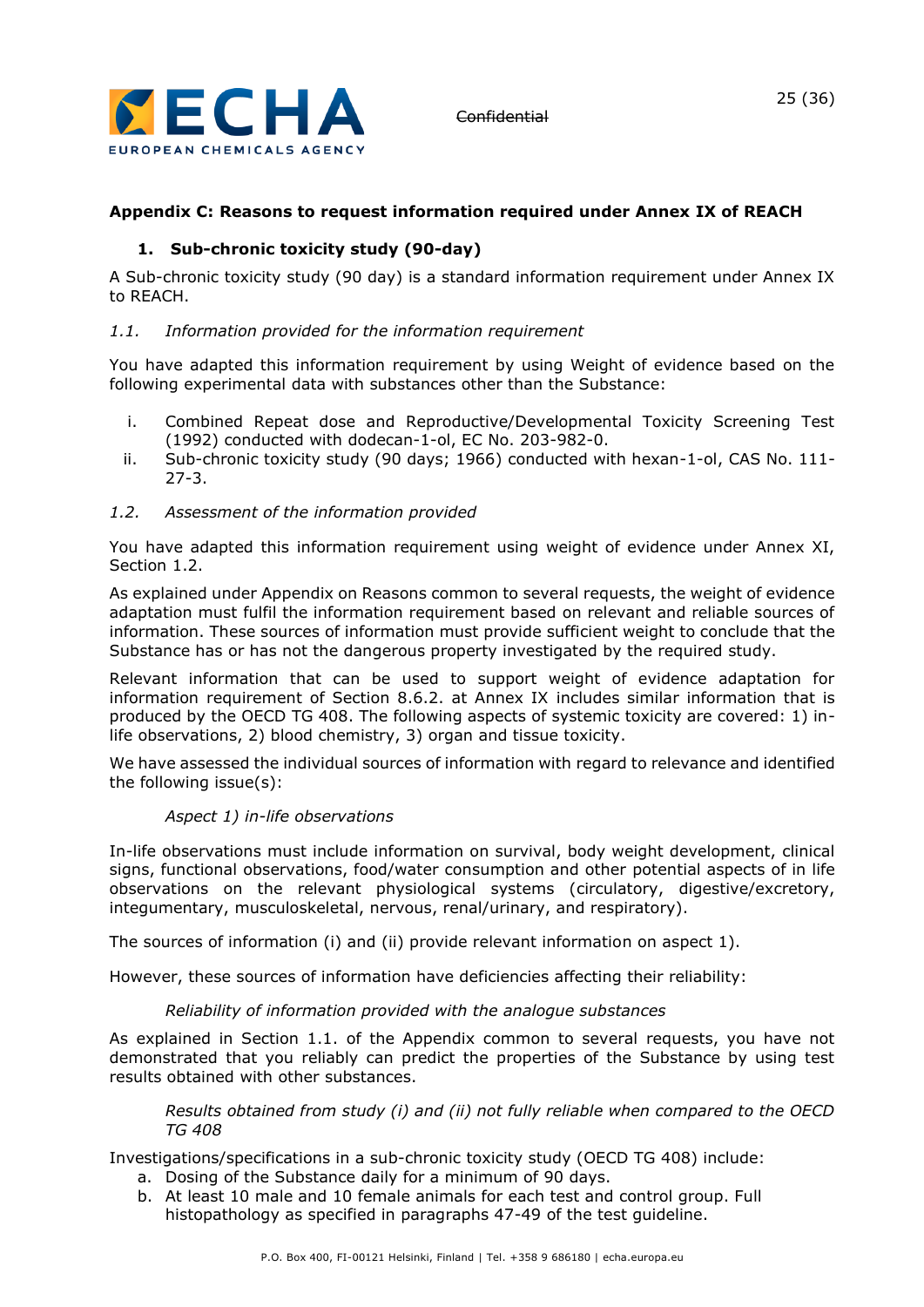

In study (i), the following investigations/specifications are not to the requirements of OECD TG 408:

a. the study has an exposure duration of 41-54 days.

In study (ii), the following investigations/specifications are not to the requirements of OECD TG 408:

b. the study had 10 animals/sex and dose group; however, histopathology has only been examined in 5 animals/sex and dose group

Based on the above, the reliability of the contribution of the results obtained from this study to the weight of evidence is limited. The lower statistical power and shorter exposure duration of the studies introduce uncertainty in the results which must be considered. This condition of exposure is essential because the effects observed over the longer exposure might be considerably more pronounced over a shorter study duration.

#### *Aspect 2) blood chemistry*

Information on blood chemistry must include haematological (full-scale) and clinical chemistry analysis (full-scale), and other potential aspects related to blood chemistry to address relevant physiological systems (circulatory digestive/excretory, endocrine, immune, musculoskeletal, and renal/urinary).

The sources of information (i) and (ii) provide relevant information on aspect 2).

However, these sources of information have a deficiency affecting their reliability. Specifically, the reliability issue related to read-across, low statistical power and shorter exposure duration identified for aspect 1) applies equally to this aspect.

# *Aspect 3) organ and tissue toxicity*

Organ and tissue toxicity must include information on terminal observations on organ weights, gross pathology and histopathology (full-scale) and other potential aspects related to organ and tissue toxicity to address relevant physiological systems (circulatory, digestive/excretory, endocrine, immune, integumentary, musculoskeletal, nervous, renal/urinary system, reproductive, and respiratory).

The source of information (i) provides relevant information on aspect 3).

The source of information (ii) has not investigated all the elements of aspect 3); histopathology of thymus, peripheral nerve, muscle, spinal cord, eye plus optic nerve, pituitary or trachea are missing. Consequently, it provides partly relevant information on aspect 3).

However, these sources of information have deficiencies affecting their reliability:

Specifically, the reliability issues related to read-across, low statistical power and shorter exposure duration identified for aspect 1) apply equally to this aspect.

#### *Conclusion on the weight of evidence*

As indicated above, there are sources of information (partially) relevant for the information requirement. However, the reliability of this infromation is hampered by the use of readacross and issues related to how the results were obtained in the studies which increases the uncertainty of the conclusion for the Substance. In addition, as explained in the Annex common to several requests, you have not provided adequate documentation addressing how you integrate the evidence to reach a robust conclusion on the weight of evidence.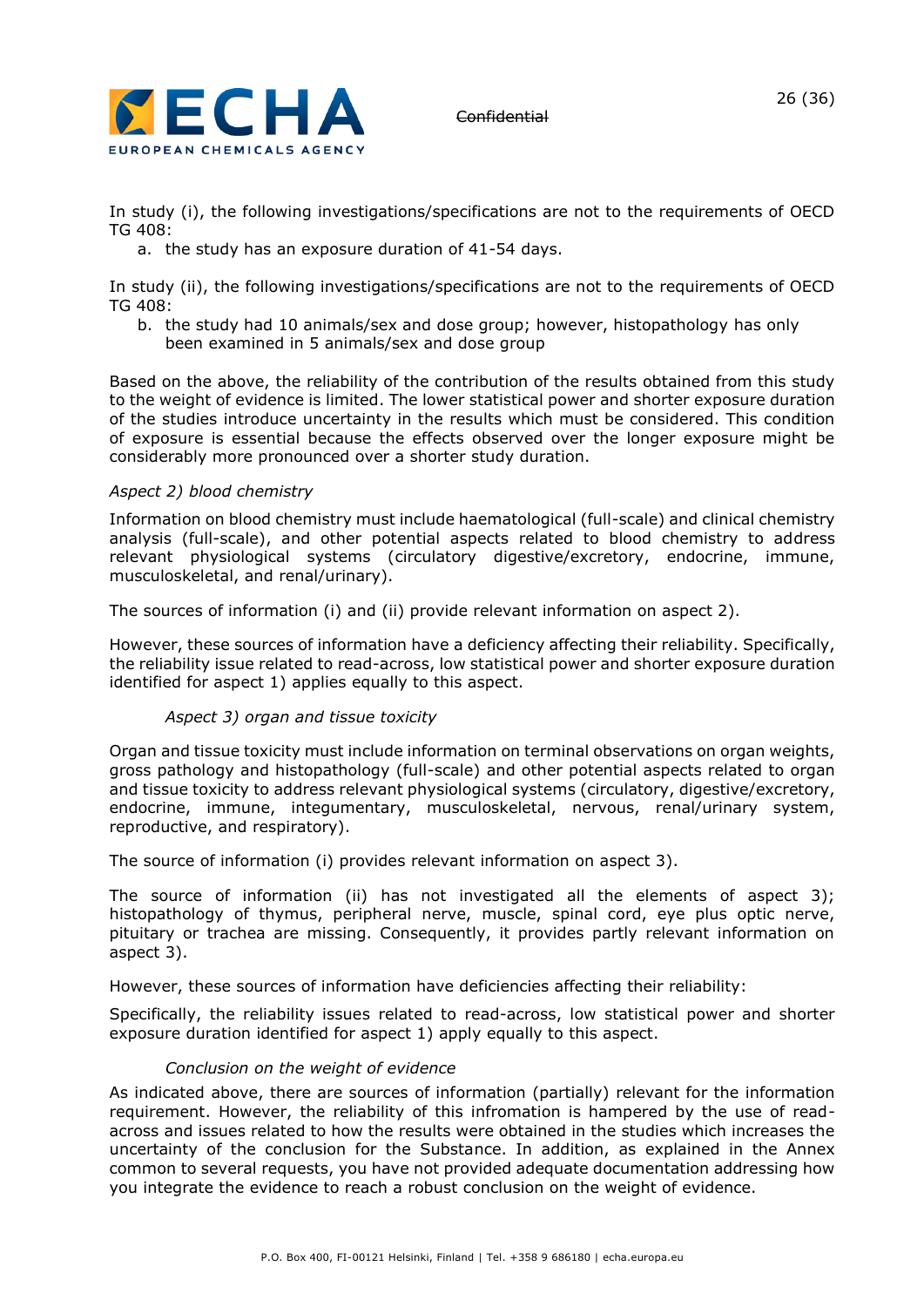

Therefore, it is not possible to conclude, based on any source of information alone or together, whether your Substance has or has not the particular dangerous properties foreseen to be investigated in an OECD TG 408 study.

Based on the above, your adaptation is rejected and the information requirement is not fulfilled.

Your comments on the draft decision are addressed in section 1 of the Appendix on Reasons common to several requests above.

#### *1.3. Information on study design*

Following the criteria provided in Annex IX, Section 8.6.2, Column 2, the oral route is the most appropriate route of administration to investigate repeated dose toxicity of the Substance; Guidance on IRs and CSA, Section R.7.5.6.3.2.

According to the OECD TG 408, the rat is the preferred species.

Therefore, the study must be performed according to the OECD TG 408, in rats and with oral administration of the Substance.

#### **2. Pre-natal developmental toxicity study in one species**

A Pre-natal developmental toxicity (PNDT) study (OECD TG 414) in one species is a standard information requirement under Annex IX to REACH.

#### *2.1 Information provided for the information requirement*

You have adapted this information requirement by using Weight of evidence based on the following experimental data with other substances than the Substance:

- (i) Pre-natal developmental toxicity study (1997) in rats conducted with the analogue substance octan-1-ol, EC No. 203-917-6
- (ii) Sub-chronic toxicity study (90 days; 1966) conducted with hexan-1-ol, CAS No. 111-27-3 provided for the DNEL derivation.

#### *2.2 Assessment of the information provided*

You have adapted this information requirement using weight of evidence under Annex XI, Section 1.2.

As explained under Appendix on Reasons common to several requests, the weight of evidence adaptation must fulfil the information requirement based on relevant and reliable sources of information. These sources of information must provide sufficient weight to conclude that the Substance has or has not the dangerous property investigated by the required study.

Relevant information that can be used to support weight of evidence adaptation for information requirement of Section 8.7.2. at Annex IX includes similar information that is produced by the OECD TG 414 on one species. The following aspects are covered: 1) prenatal developmental toxicity, 2) maternal toxicity, and 3) maintenance of pregnancy.

We have assessed the individual sources of information with regard to relevance and identified the following issue(s):

#### *Aspect 1) pre-natal developmental toxicity*

Pre-natal developmental toxicity includes information after pre-natal exposure on embryonic/foetal survivial (number of live foetuses; number of resorptions and dead foetuses,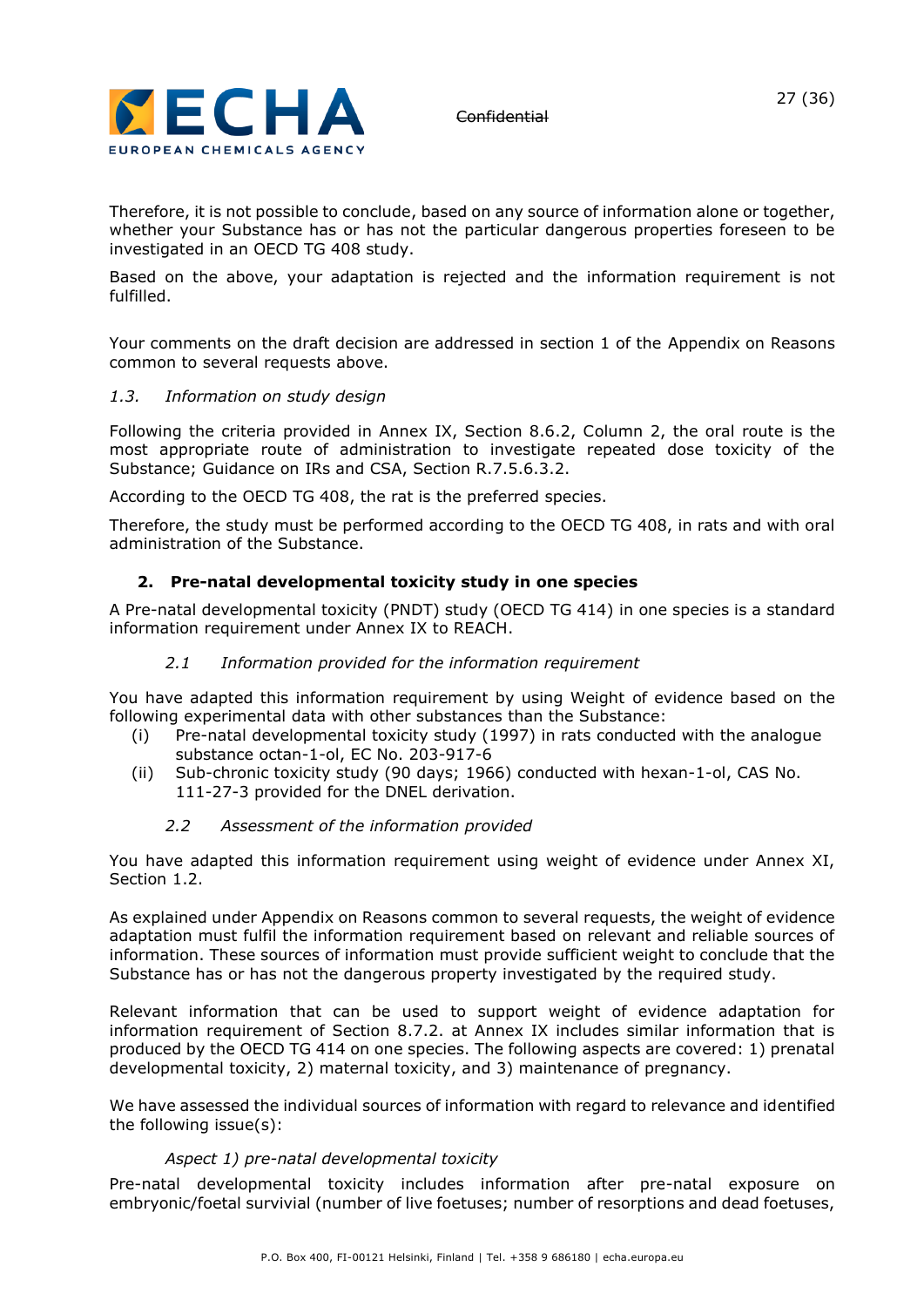

postimplantation loss), growth (body weights and size) and structural malformations and variations (external, visceral and skeletal).

The source of information (i) provides relevant information on aspect 1).

The source of information (ii) was conducted in adult animals and does not provide information on the toxicity to offspring. Consequently, the study does not provide relevant information on aspect 1).

In addition, these sources of information have deficiencies affecting their reliability:

#### *Reliability of read-across predictions*

As explained in Section 1.1. of the Appendix common to several requests, you have not demonstrated that you reliably can predict the properties of the Substance by using test results obtained with analogue substances.

#### *Results obtained from study (ii) is not fully reliable when compared to the OECD TG 414*

Investigations/specifications in a pre-natal developmental toxicity study (OECD TG 414) include that each group should aim to have 20 female animals with implantation sites at necropsy. Groups with fewer than 16 animals with implantation sites may be inappropriate. In study (ii), the following investigations/specifications are not to the requirements of the OECD TG 414 as the study started with 8-10 animals per group.

Based on the above, the reliability of the contribution of the results obtained from this study to the weight of evidence is limited. The lower statistical power the study introduce uncertainty in the results which must be considered.

#### *Aspect 2) maternal toxicity and aspect 3) maintenance of pregnancy*

Maternal toxicity includes information after gestational exposure on maternal survival, body weight and clinical signs and other potential aspects of maternal toxicity in dams.

Maintenance of pregnancy includes information on abortions and/or early delivery as a consequence of gestational exposure and other potential aspects of maintenance of pregnancy.

The source of information (ii) was conducted in adult animals and does not provide information on the toxicity to offspring. Consequently, the study does not provide relevant information on aspects 2) and 3).

The sources of information (i) provides relevant information on aspects 2) and 3).

However, this source of information has a deficiency affecting its reliability. Specifically, the reliability issue related to read-across identified for aspect 1) above also applies equally to this aspect.

#### *Conclusion on the weight of evidence*

As indicated above, while there are sources of information (partially) relevant for the information requirement, the reliability of this information is hampered by the use of readacross and issues related to how the results were obtained in the studies which increases the uncertainty of the conclusion for the Substance. In addition, as explained in the Annex common to several requests, you have not provided adequate documentation addressing how you integrate the evidence to reach a robust conclusion on the weight of evidence.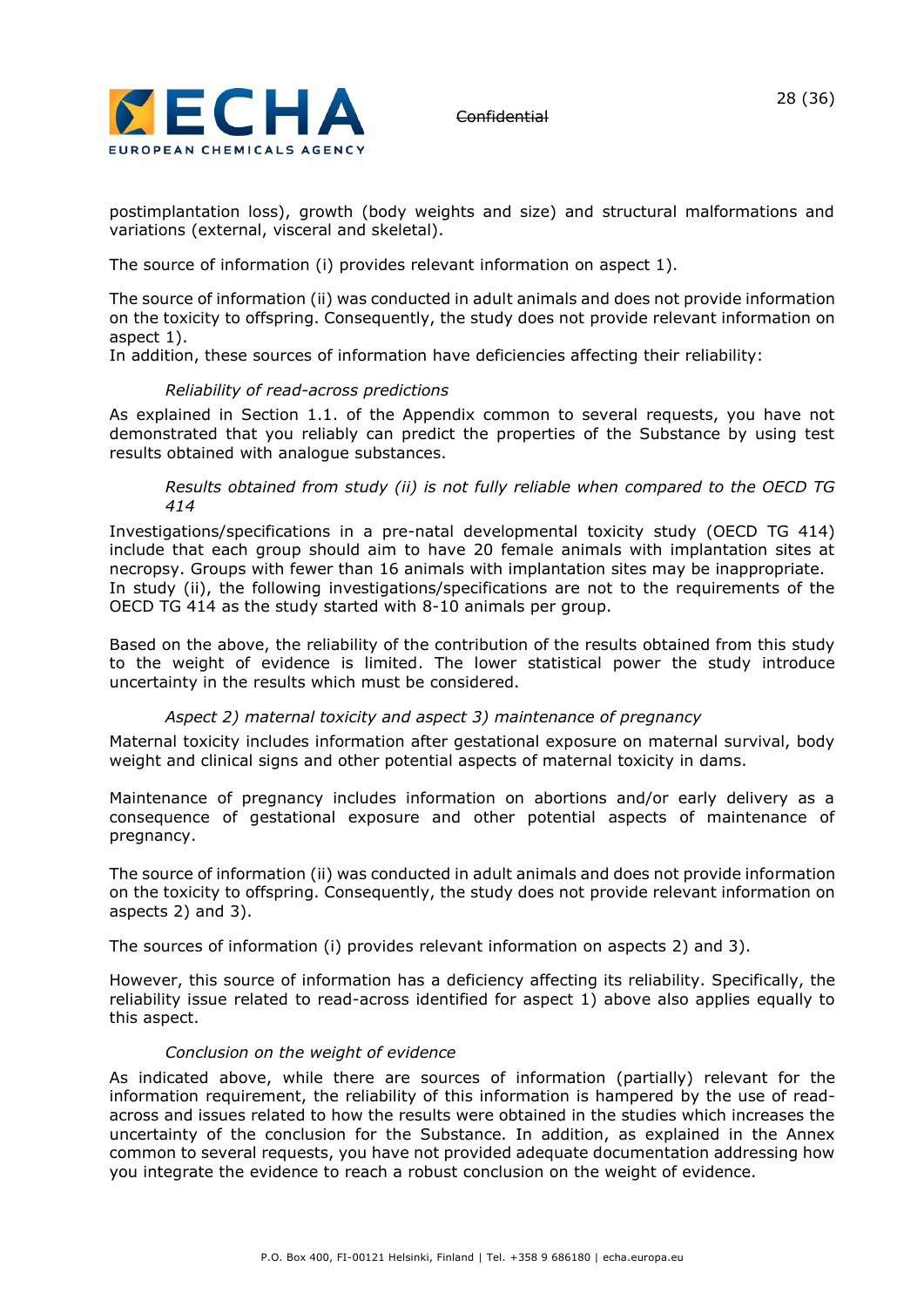

Therefore, it is not possible to conclude, based on any source of information alone or together, whether your Substance has or has not the particular dangerous properties foreseen to be investigated in an OECD TG 414 study.

Based on the above, your adaptation is rejected and the information requirement is not fulfilled.

Your comments on the draft decision are addressed in section 1 of the Appendix on Reasons common to several requests above.

# *2.3 Information on study design*

A PNDT study according to the test method OECD TG 414 must be performed in rat or rabbit as preferred species with oral<sup>8</sup> administration of the Substance.

# **3. Long-term toxicity testing on aquatic invertebrates**

Long-term toxicity testing on aquatic invertebrates is an information requirement under Annex IX to REACH (Section 9.1.5.).

# *3.1 Information provided for the information requirement*

You have provided a QSAR prediction for long-term toxicity on aquatic invertebrates using the model for chronic aquatic toxicity of long-chain alcohols (2009, Schäfers et al.)

# *3.2 Assessment of the information provided*

We have assessed this information and identified the following issue(s):

Assessment of your (Q)SAR adaptation

Annex XI, Section 1.3. specifies that the following conditions must be fulfilled whenever a (Q)SAR approach is used:

- 1. the prediction needs to be derived from a scientifically valid model,
- 2. the substance must fall within the applicability domain of the model,
- 3. results need to be adequate for the purpose of risk assessment or classification and labelling, and
- 4. adequate and reliable documentation of the method must be provided.

With regard to these conditions, we have identified the following issues:

Under ECHA Guidance R.6.1.7.3. a prediction is adequate for the purpose of classification and labelling and/or risk assessment if the following cumulative conditions is/are met:

- the composition of the substance is clearly defined, and
- different constituents of the same substance are predicted individually.

Your registration dossier provides the following information:

- In Section 1.1 of your technical dossier, you define the Substance as UVCB;
- In Section 1.2, you indicate the following constituents in the composition of your Substance: Nonan-1-ol (EC 205-583-7, CAS 143-08-8), 2-methyloctan-1-ol (EC 212- 457-5, CAS 818-81-5), 2-ethylheptan-1-ol (EC 212-444-4, CAS 817-60-7), and 2 propylhexan-1-ol (EC 212-443-9, CAS 817-46-9);
- For the assessment, you provided predictions for the following structure: Nonan-1-ol

<sup>8</sup> ECHA Guidance R.7a, Section R.7.6.2.3.2.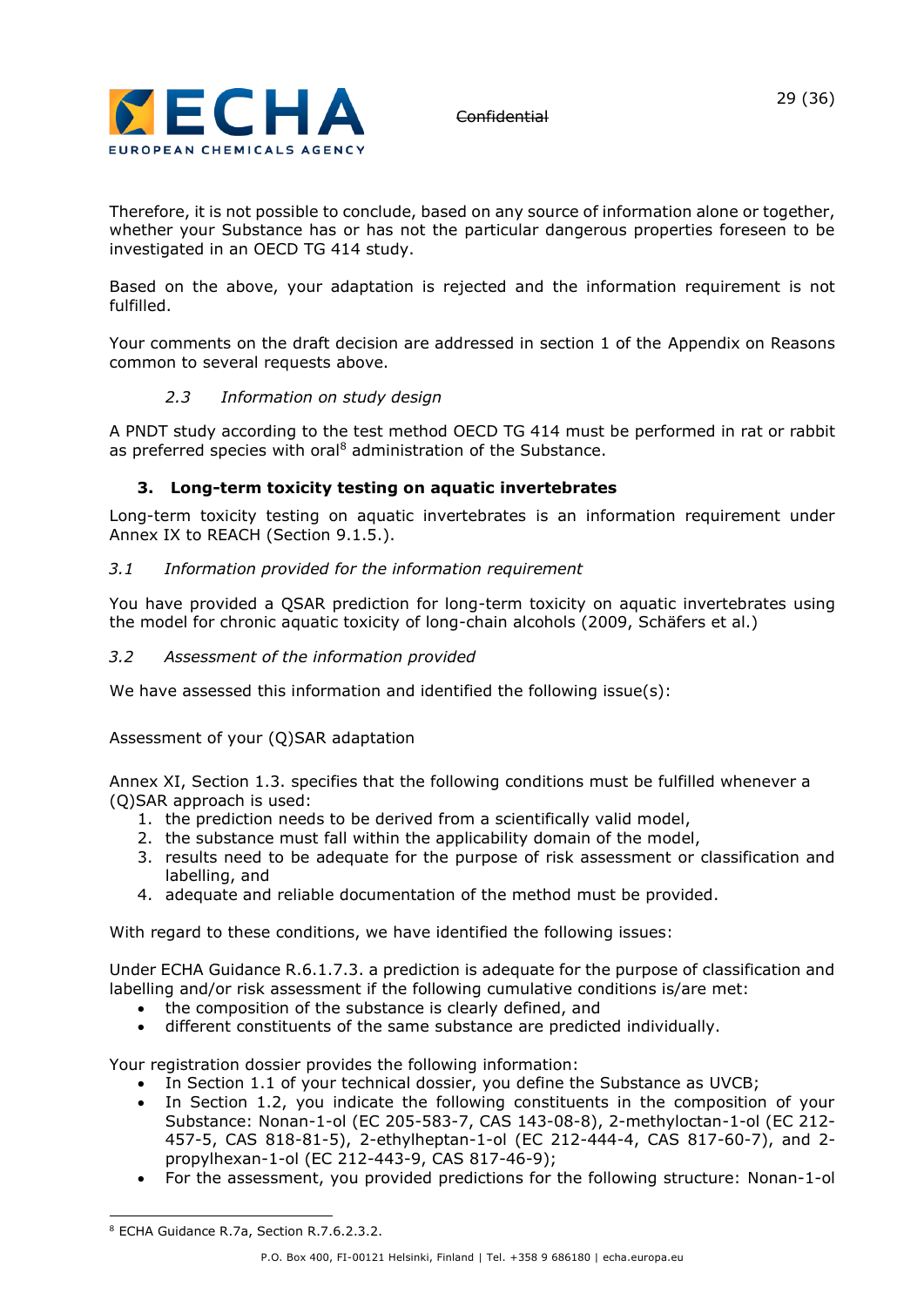

# (EC 205-583-7, CAS 143-08-8).

As you have used only one structure for the prediction while the Substance is composed of four constituents you have not covered all constituents of the Substance.

You have not demonstrated that the prediction is adequate for the purpose of classification and labelling and/or risk assessment and the cumulative conditions of Annex XI, section 1.3. are not met.

Therefore, the information requirement is not fulfilled.

Your comments on the draft decision are addressed in section 2 of the Appendix on Reasons common to several requests above.

#### *3.3 Study design*

OECD TG 211 specifies that for difficult to test substances OECD GD 23 must be followed. As already explained above, the Substance is difficult to test. Therefore, you must fulfil the requirements described in 'Study design' under Appendix A.2.

# **4. Long-term toxicity testing on fish**

Long-term toxicity testing on fish is an information requirement under Annex IX to REACH (Section 9.1.6.).

#### *4.1 Information provided for the information requirement*

You have provided a justification to omit the study which you consider to be based on Annex IX, Section 9.1., Column 2. In support of your adaptation, you did not provide any justification.

#### *4.2 Assessment of the information provided*

We have assessed this information and identified the following issue:

Annex IX, Section 9.1., Column 2 does not allow omitting the need to submit information on long-term toxicity to fish under Column 1. It must be understood as a trigger for providing further information on long-term toxicity to fish if the chemical safety assessment according to Annex I indicates the need (Decision of the Board of Appeal in case A-011-2018).

Your adaptation is therefore rejected. On this basis, the information requirement is not fulfilled.

Your comments on the draft decision are addressed in section 2 of the Appendix on Reasons common to several requests above.

#### *4.3 Study design*

To fulfil the information requirement for the Substance, the Fish, Early-life Stage Toxicity Test (test method OECD TG 210) is the most appropriate (ECHA Guidance R.7.8.2.).

OECD TG 210 specifies that for difficult to test substances OECD GD 23 must be followed. As already explained above, the Substance is difficult to test. Therefore, you must fulfil the requirements described in 'Study design' under Appendix A.2.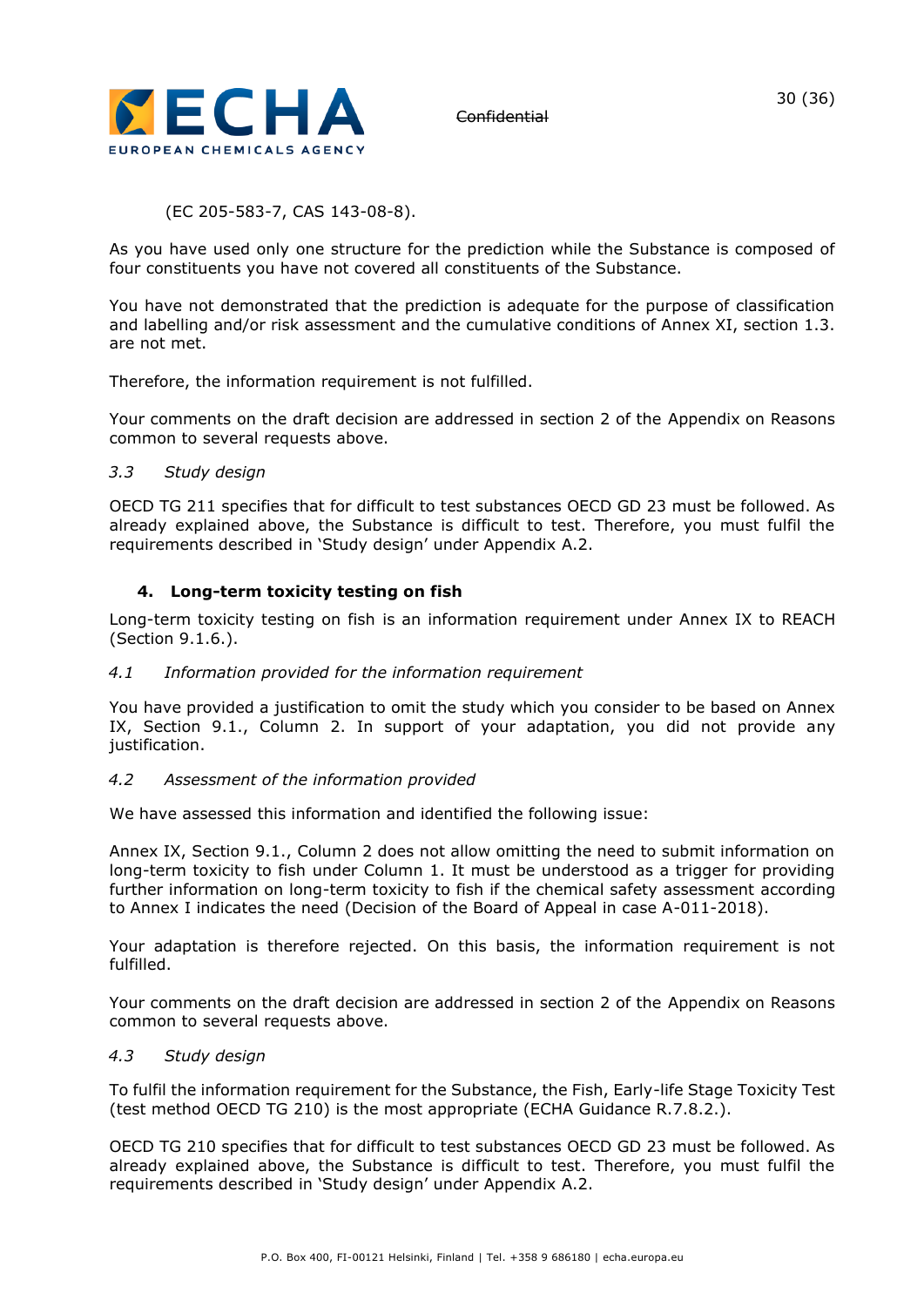

#### **Appendix D: Requirements to fulfil when conducting and reporting new tests for REACH purposes**

#### **A. Test methods, GLP requirements and reporting**

- 1. Under Article 13(3) of REACH, all new data generated as a result of this decision must be conducted according to the test methods laid down in a European Commission Regulation or to international test methods recognised by the Commission or ECHA as being appropriate.
- 2. Under Article 13(4) of REACH, ecotoxicological and toxicological tests and analyses must be carried out according to the GLP principles (Directive 2004/10/EC) or other international standards recognised by the Commission or ECHA.
- 3. Under Article 10(a)(vi) and (vii) of REACH, all new data generated as a result of this decision must be reported as study summaries, or as robust study summaries, if required under Annex I of REACH. See ECHA Practical Guide on How to report robust study summaries<sup>9</sup>.

#### **B. Test material**

*1. Selection of the Test material(s)*

The Test Material used to generate the new data must be selected taking into account the following:

- the boundary composition(s) of the Substance,
- the impact of each constituent/ impurity on the test results for the endpoint to be assessed. For example, if a constituent/ impurity of the Substance is known to have an impact on (eco)toxicity, the selected Test Material must contain that constituent/ impurity.
- *2. Information on the Test Material needed in the updated dossier*
	- You must report the composition of the Test Material selected for each study, under the "Test material information" section, for each respective endpoint study record in IUCLID.
	- The reported composition must include the careful identification and description of the characteristics of the Tests Materials in accordance with OECD GLP (ENV/MC/CHEM(98)16) and EU Test Methods Regulation (EU) 440/2008 (Note, Annex), namely all the constituents must be identified as far as possible as well as their concentration. Also any constituents that have harmonised classification and labelling according to the CLP Regulation must be identified and quantified using the appropriate analytical methods.

With that detailed information, ECHA can confirm whether the Test Material is relevant for the Substance.

Technical instructions on how to report the above is available in the manual on How to prepare registration and PPORD dossiers<sup>10</sup>.

<sup>9</sup> <https://echa.europa.eu/practical-guides>

<sup>10</sup> <https://echa.europa.eu/manuals>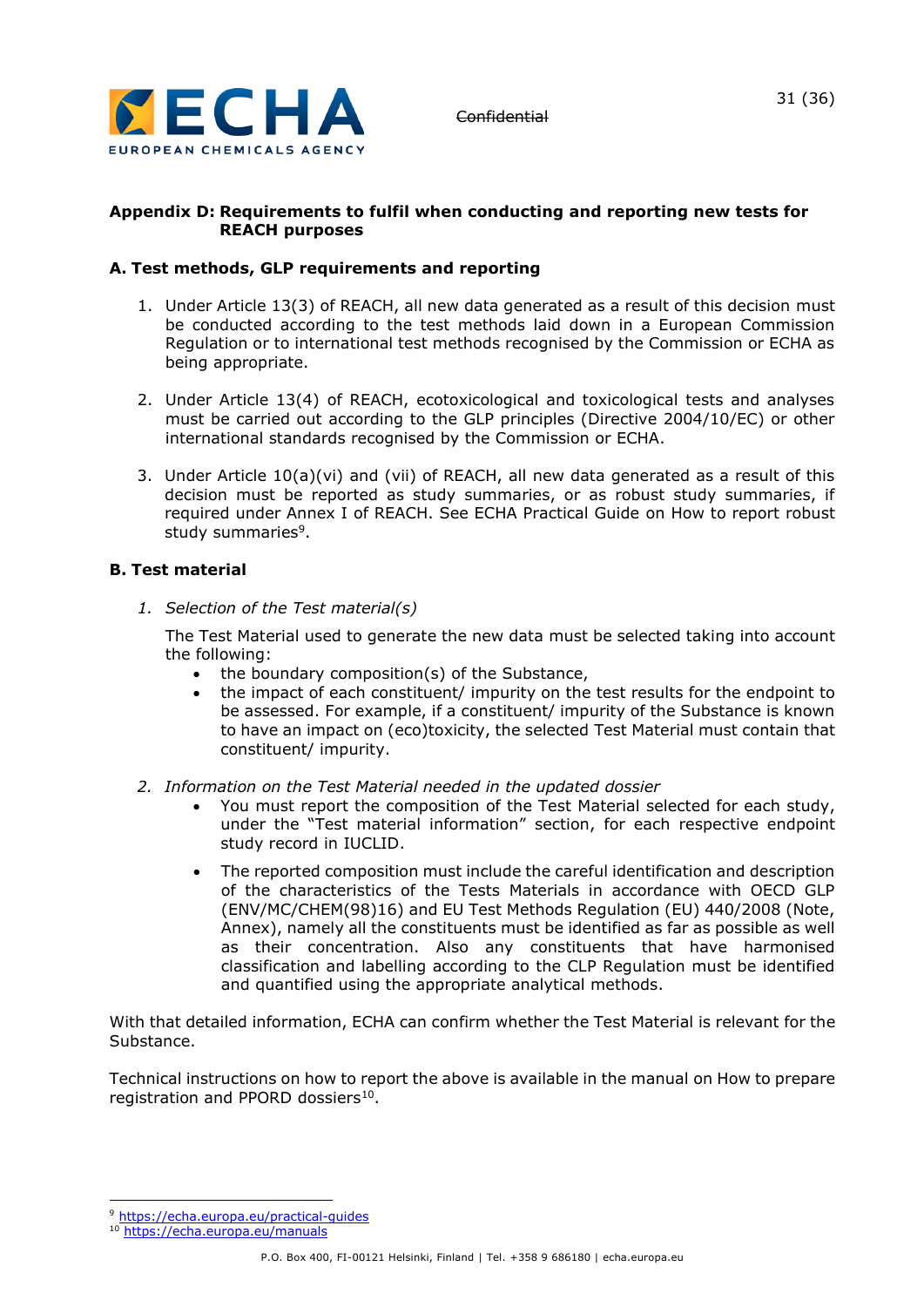

#### **Appendix E: General recommendations when conducting and reporting new tests for REACH purposes**

#### **A. Environmental testing for substances containing multiple constituents**

Your Substance contains multiple constituents and, as indicated in ECHA Guidance R.11 (Section R.11.4.2.2), you are advised to consider the following approaches for persistency, bioaccumulation and aquatic toxicity testing:

- the "known constituents approach" (by assessing specific constituents), or
- the "fraction/block approach, (performed on the basis of fractions/blocks of constituents), or
- the "whole substance approach", or
- various combinations of the approaches described above

Selection of the appropriate approach must take into account the possibility to characterise the Substance (i.e. knowledge of its constituents and/or fractions and any differences in their properties) and the possibility to isolate or synthesize its relevant constituents and/or fractions.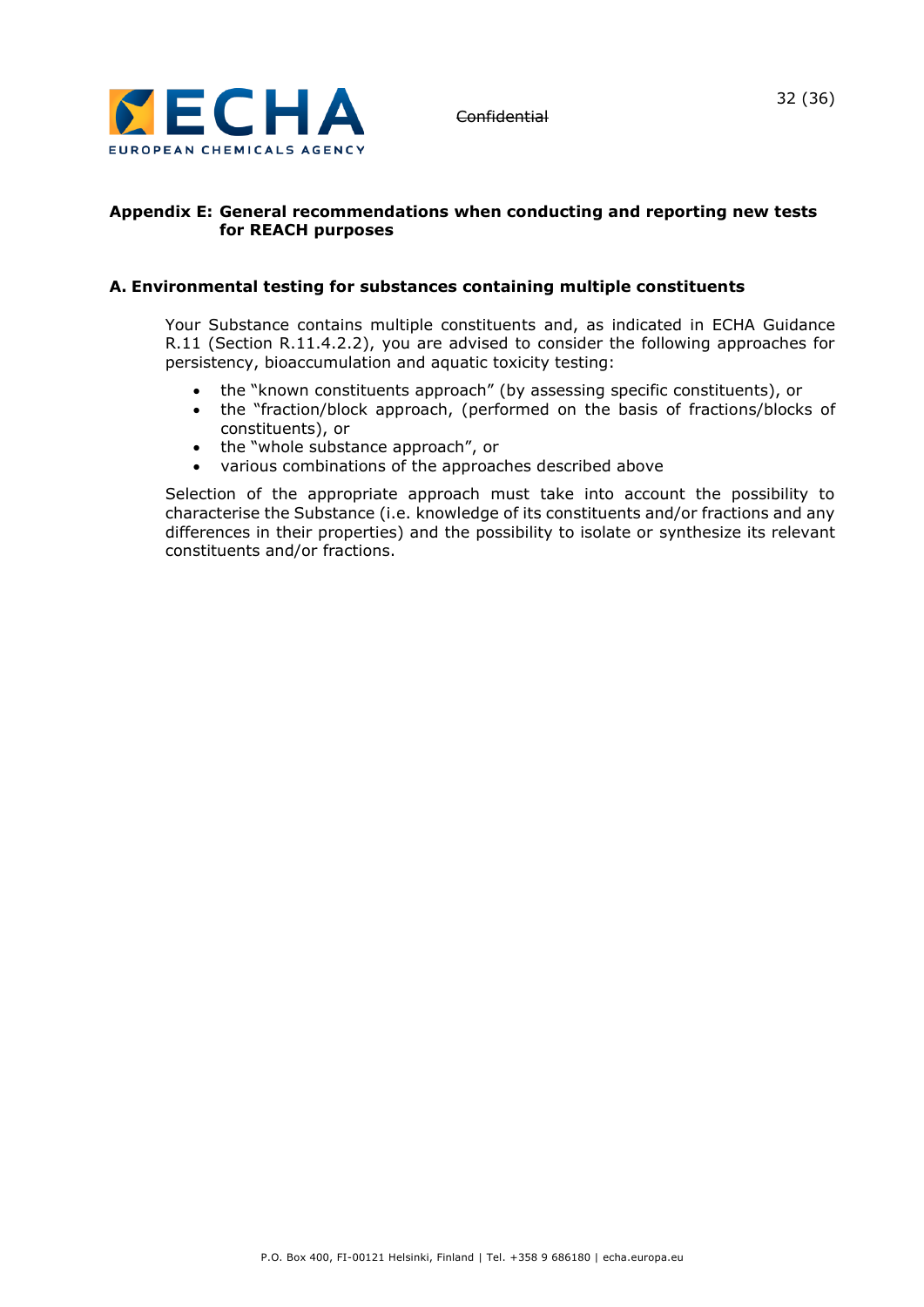

#### **Appendix F: Procedure**

This decision does not prevent ECHA from initiating further compliance checks at a later stage on the registrations present.

ECHA followed the procedure detailed in Articles 50 and 51 of REACH.

The compliance check was initiated on 05 January 2021.

ECHA notified you of the draft decision and invited you to provide comments.

ECHA took into account your comments and did not amend the request(s).

#### **Comments on the deadline to submit the requested information in this decision**

In your comments you requested an extension of the deadline for providing the requested information from 24 months to 45 months. You argue that the extension is needed to perform sufficient studies to support read-across the toxicity information requirements of the larger category of C6-C24 alcohols of which the Substance is a member. In response, ECHA notes the following.

Your read-across testing strategy as explained in your comments refers to conducting tests on substances which are not addressed by this compliance check decision. In addition, the testing strategy covers information requirements which are not within the scope of this compliance check. However, for the calculation of the deadline ECHA can only take into account the requests in this decision.

Therefore, an extension of the deadline set in the decision to accommodate your intention to conduct a tentative testing strategy which may or may not result in compliance for the Substance is not considered justified.

The deadline set in this decision allows for generating the required data on the Substance as a result of incompliances identified in your registration. This deadline has already been set to allow sequential testing where appropriate.

ECHA took into account your comments and did not amend the deadline.

ECHA notified the draft decision to the competent authorities of the Member States for proposals for amendment.

As no amendments were proposed, ECHA adopted the decision under Article 51(3) of REACH.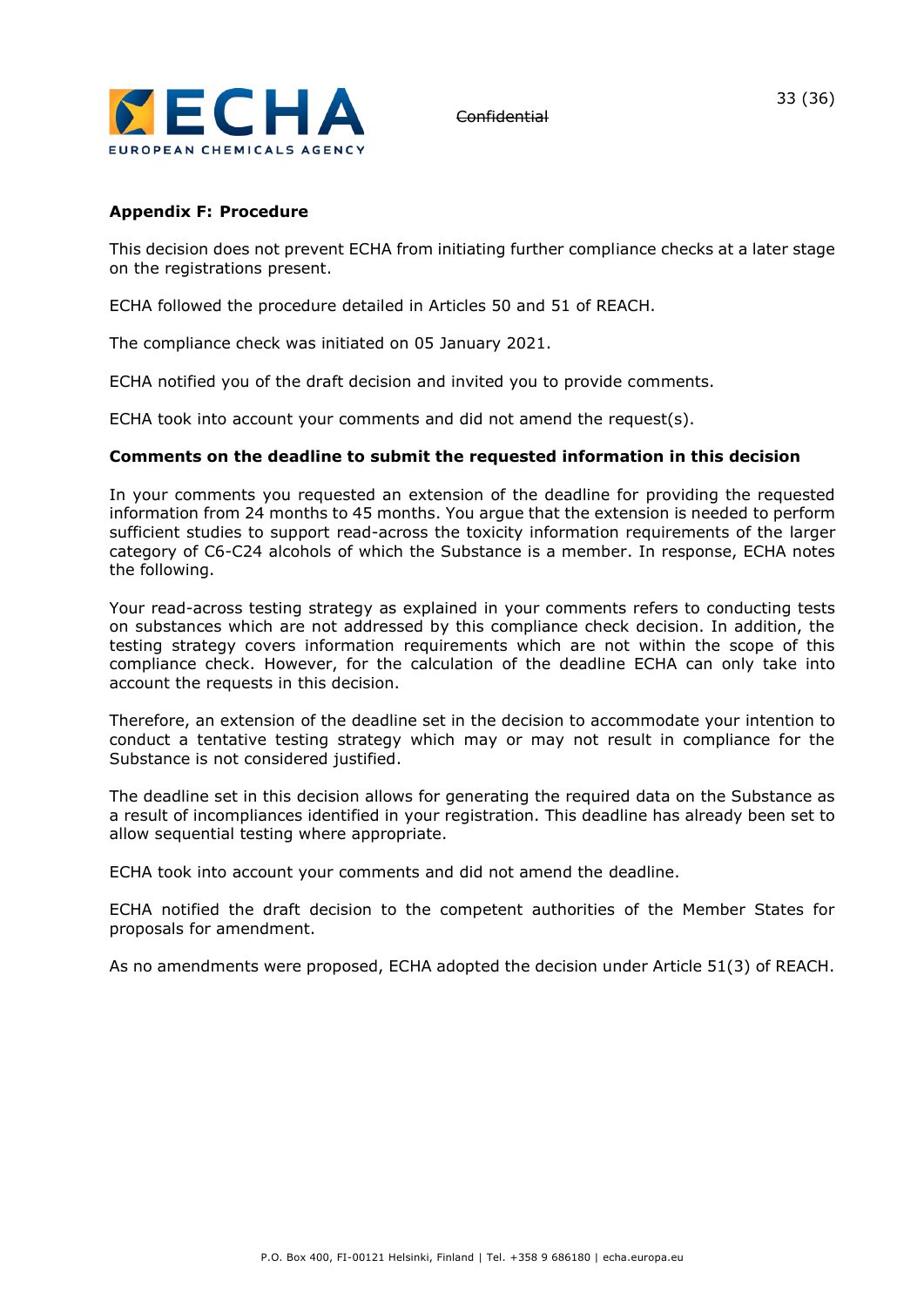

# **Appendix G: List of references - ECHA Guidance<sup>11</sup> and other supporting documents**

#### Evaluation of available information

Guidance on information requirements and chemical safety assessment, Chapter R.4 (version 1.1., December 2011), referred to as ECHA Guidance R.4 where relevant.

#### QSARs, read-across and grouping

Guidance on information requirements and chemical safety assessment, Chapter R.6 (version 1.0, May 2008), referred to as ECHA Guidance R.6 where relevant.

Read-across assessment framework (RAAF, March 2017)<sup>12</sup>

RAAF - considerations on multiconstituent substances and UVCBs (RAAF UVCB, March 2017)<sup>13</sup>

#### Physical-chemical properties

Guidance on information requirements and chemical safety assessment, Chapter R.7a (version 6.0, July 2017), referred to as ECHA Guidance R.7a in this decision.

#### Toxicology

Guidance on information requirements and chemical safety assessment, Chapter R.7a (version 6.0, July 2017), referred to as ECHA Guidance R.7a in this decision.

Guidance on information requirements and chemical safety assessment, Chapter R.7c (version 3.0, June 2017), referred to as ECHA Guidance R.7c in this decision.

#### Environmental toxicology and fate

Guidance on information requirements and chemical safety assessment, Chapter R.7a (version 6.0, July 2017), referred to as ECHA Guidance R.7a in this decision.

Guidance on information requirements and chemical safety assessment, Chapter R.7b (version 4.0, June 2017), referred to as ECHA Guidance R.7b in this decision.

Guidance on information requirements and chemical safety assessment, Chapter R.7c (version 3.0, June 2017), referred to as ECHA Guidance R.7c in this decision.

#### PBT assessment

Guidance on information requirements and chemical safety assessment, Chapter R.11 (version 3.0, June 2017), referred to as ECHA Guidance R.11 in this decision.

Guidance on information requirements and chemical safety assessment, Chapter R.16 (version 3.0, February 2016), referred to as ECHA Guidance R.16 in this decision.

#### Data sharing

Guidance on data-sharing (version 3.1, January 2017), referred to as ECHA Guidance on data sharing in this decision.

#### OECD Guidance documents<sup>14</sup>

12 [https://echa.europa.eu/support/registration/how-to-avoid-unnecessary-testing-on-animals/grouping-of](https://echa.europa.eu/support/registration/how-to-avoid-unnecessary-testing-on-animals/grouping-of-substances-and-read-across)[substances-and-read-across](https://echa.europa.eu/support/registration/how-to-avoid-unnecessary-testing-on-animals/grouping-of-substances-and-read-across)

<sup>14</sup> <http://www.oecd.org/chemicalsafety/testing/series-testing-assessment-publications-number.htm>

<sup>11</sup> [https://echa.europa.eu/guidance-documents/guidance-on-information-requirements-and-chemical-safety](https://echa.europa.eu/guidance-documents/guidance-on-information-requirements-and-chemical-safety-assessment)[assessment](https://echa.europa.eu/guidance-documents/guidance-on-information-requirements-and-chemical-safety-assessment)

<sup>&</sup>lt;sup>13</sup> [https://echa.europa.eu/documents/10162/13630/raaf\\_uvcb\\_report\\_en.pdf/3f79684d-07a5-e439-16c3](https://echa.europa.eu/documents/10162/13630/raaf_uvcb_report_en.pdf/3f79684d-07a5-e439-16c3-d2c8da96a316) [d2c8da96a316](https://echa.europa.eu/documents/10162/13630/raaf_uvcb_report_en.pdf/3f79684d-07a5-e439-16c3-d2c8da96a316)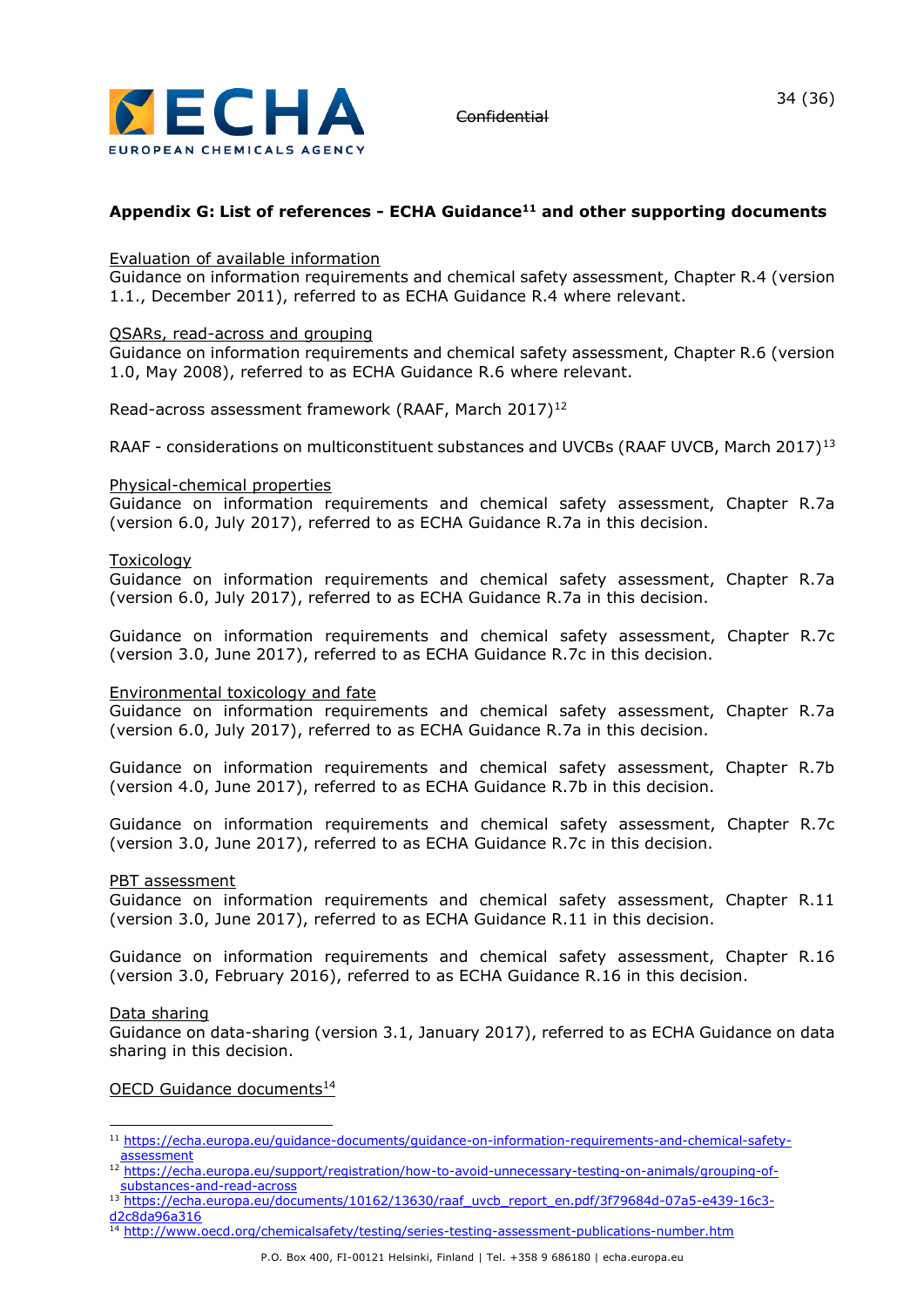

Guidance Document on aqueous–phase aquatic toxicity testing of difficult test chemicals – No 23, referred to as OECD GD 23.

Guidance document on transformation/dissolution of metals and metal compounds in aqueous media – No 29, referred to as OECD GD 29.

Guidance Document on Standardised Test Guidelines for Evaluating Chemicals for Endocrine Disruption – No 150, referred to as OECD GD 150.

Guidance Document supporting OECD test guideline 443 on the extended one-generation reproductive toxicity test – No 151, referred to as OECD GD 151.